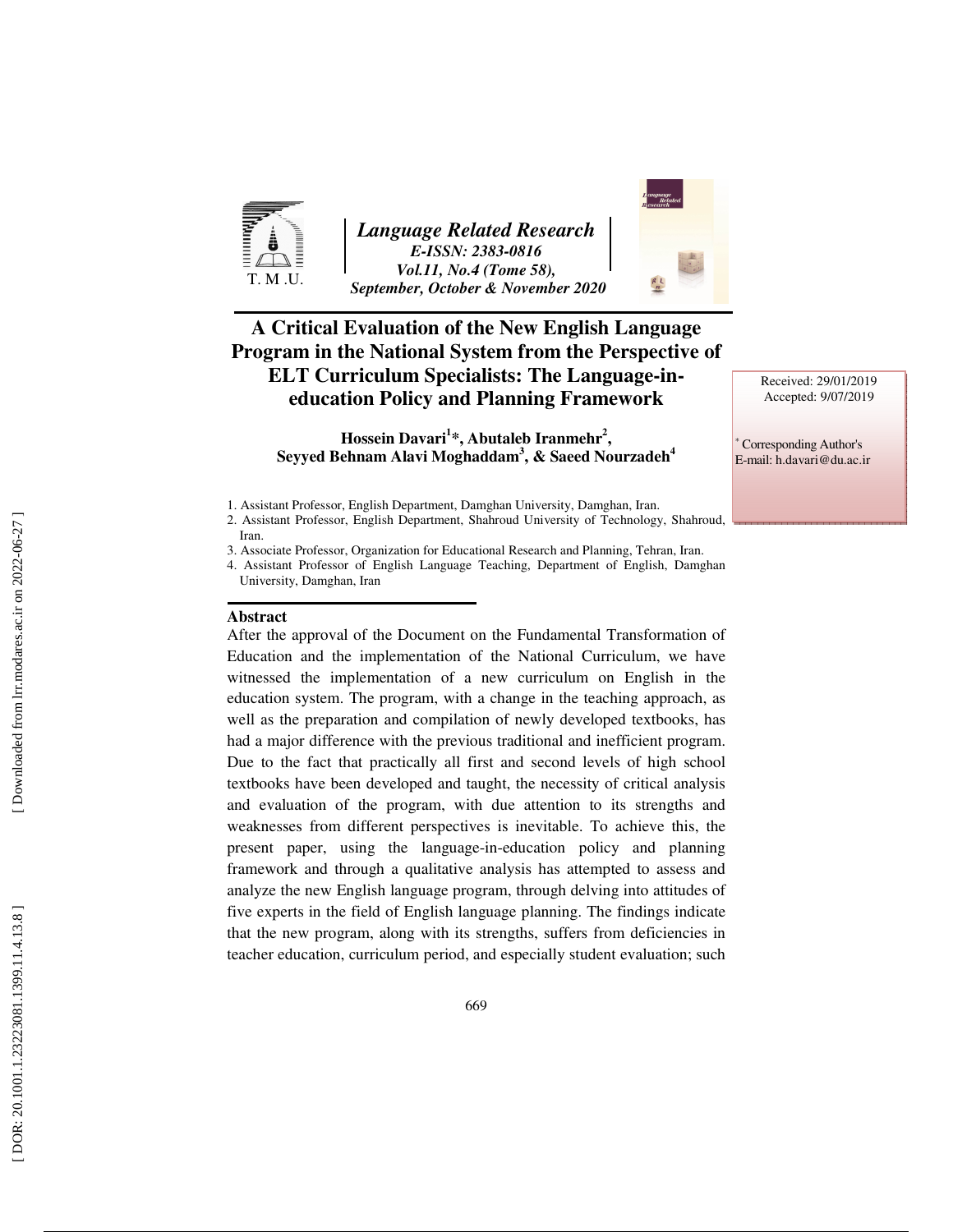

*Language Related Research E-ISSN: 2383-0816 Vol.11, No.4 (Tome 58), September, October & November 2020* 



ignorance leaves of the new program with serious challenges. In the end, based on the findings of the research, suggestions are made to reduce potential and actual weaknesses of the program as well as strategies are introduced to improve it.

#### **1. Introduction**

The post-revolutionary system of English language education in Iran has undergone various changes; the last one dates back to 2013. Following the approval of two significant higher-level educational documents known as the Document on the Fundamental Transformation of Education and the Document of the National Curriculum, the English language education in the Iranian formal system has experienced its most fundamental, and of course, controversial reform (Alavi-Moghaddam & Kheirabadi, 2013). In fact, the program, with a change in its approach, as well as reform in the preparation and compilation of new textbooks, has experienced a major difference with the previous traditional and inefficient program (Davari et al., 2018).

Conceiving the importance of this reform and the necessity of its evaluation at this stage, which has been mostly neglected in the available research on the topic, the researchers attempted to critically evaluate the program. In a more precise word, using the language-in-education policy and planning framework, they attempted to assess and analyze the new English language program.

#### **2. Literature Review**

The story of English education in Iran has been described and documented in a grwing number of works including Farhady et al. (2010), Borjian (2013), Atai and Mazlum (2013), Davari and Aghagolzadeh (2015), Aghagolzadeh and Davari (2017) and Iranmehr and Davari (2018).

Despite the difference in their points of view, the point in common in these works is the belief that English education in Iran suffers from serious shortcomings for which the necessity of a thorogh evaluation is perceived.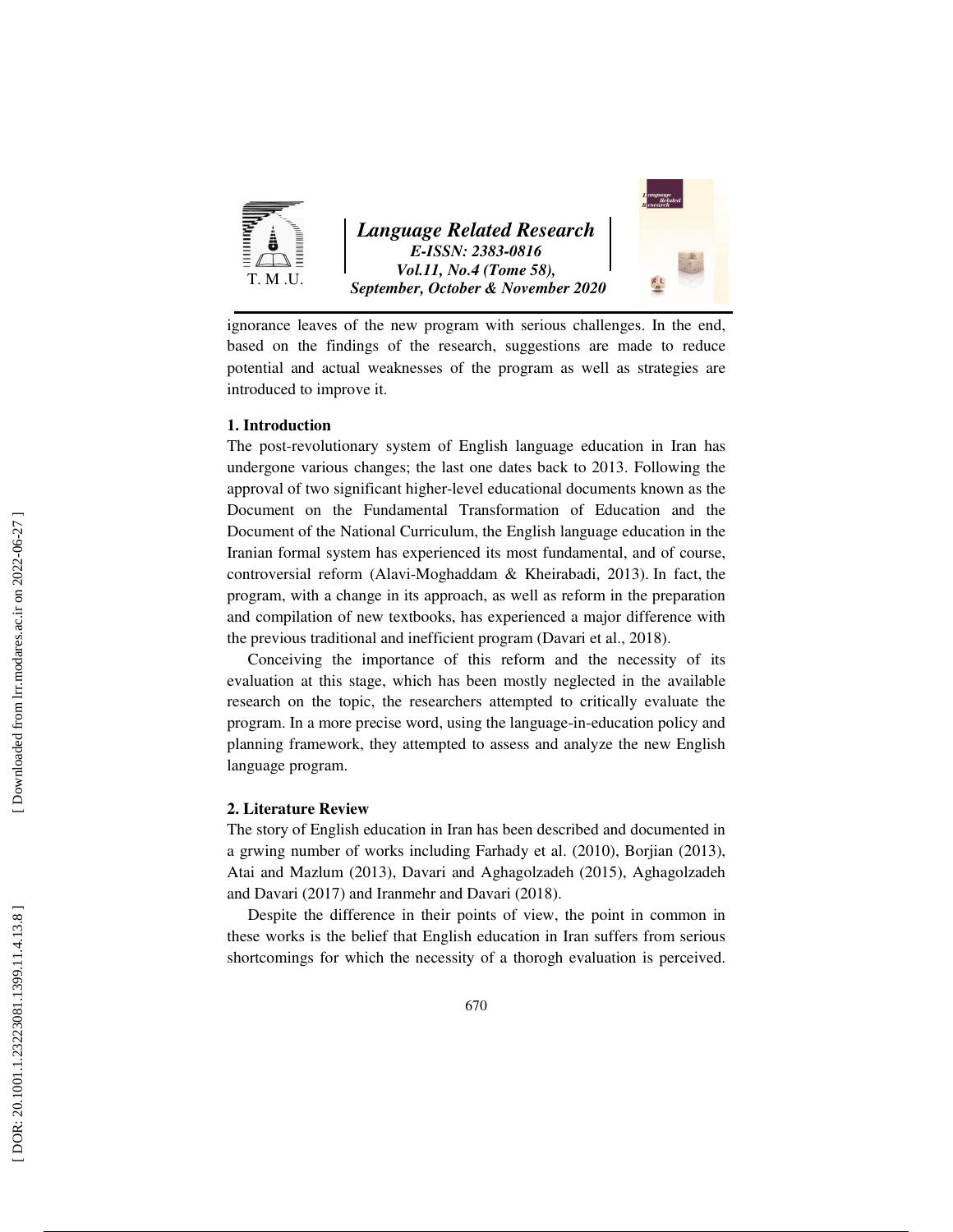

*Language Related Research E-ISSN: 2383-0816 Vol.11, No.4 (Tome 58), September, October & November 2020* 



Despite this fact, reviewing such works reveals that the English curriculum in Iranian education system, especially the new curriculum, intending to reform the education of this language in schools, has not been studied and analyzed from a policy and planning framework of evaluation. In doing so, this study is an attempt to critically evaluate the new program of English education through integrating an efficient policy and planning-based framework.

To serve this purpose, Kaplan and Baldauf's (1997) language-ineducation planning (LEP) framework was adopted as the point of movement. Their framework presents a rather comprehensive platform for evaluating educational programs through five dimensions (curriculum policy, personnel policy, methods and materials policy, community policy, and evaluation policy). The study would try to keep a critical eye on the evaluation of the new Iranian program of English language education with respect to these five dimensions so that the shortcomings and limitations of the policies and practices could be highlighted.

#### **3. Methodology**

The sampling method used in this study was that of criterion-based selection. In this form of sampling, the researcher creates a list of attributes essential to the study and then seeks out participants to match these criteria. The criteria in this research were: a) Having PhD in applied linguistics; b) Having expertise in ELT curriculum development and evaluation; c) Being familiar with the English language education in schools. Then, eight specialists with such criteria were contacted, out of which five accepted to take part as participants in the research. Among the different types of the interviews, the semi-structured one was selected (Dörnyei, 2007) and the findings were thematically analyzed.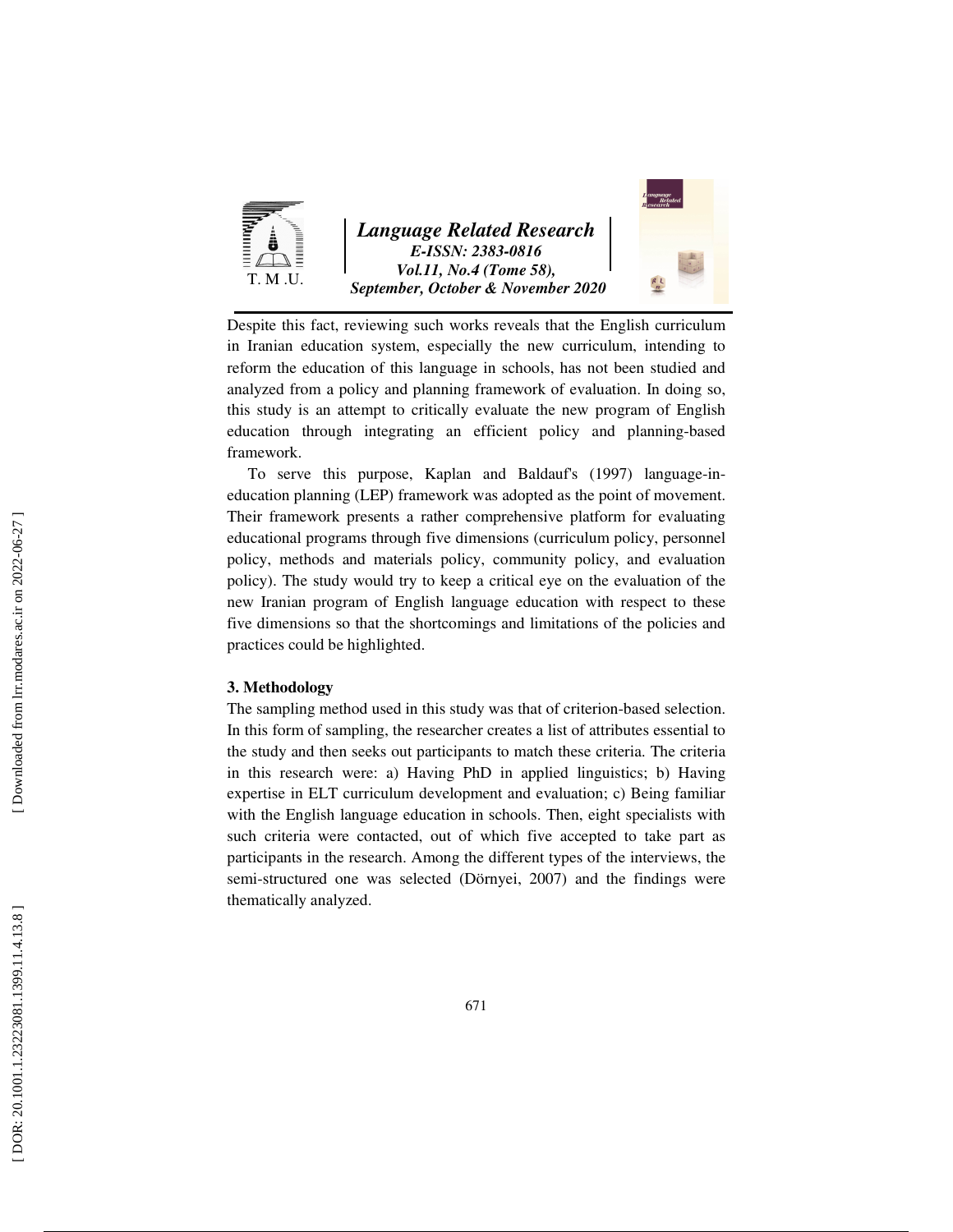

*Language Related Research E-ISSN: 2383-0816 Vol.11, No.4 (Tome 58), September, October & November 2020* 



#### **4. Results**

Regarding the first policy, namely the curriculum policy, findings revealed that the new program suffers from two serious shortcomings. First, the reduction of seven years of English education in the previous program to six years in the new program is in contrast with the essence of the communicative approach. Second, the crowded classes, leading to less exposure of students to English, cannot meet the curriculum objectives. Such findings are in line with Aghagolzadeh and Davari (2017).

Concerning the second policy, i.e. the personnel policy, findings showed that setting new criteria in teacher selection and holding teacher education courses seem necessary. In specialists' views, due to differences in teachers' abilities and skills as well as tangible lack of professional knowledge among them, the implementation of the new program is faced with challenges. In their attitudes, the teachers' awareness of such changes in the curriculum is of upmost importance, though its absence is quite evident. Such findings are in line with Alavi-Moghaddam et al. (2018).

With regard to the third policy, namely methods and materials policy, the specialists' attitudes were positive. In their views, this reform in approach, teaching method and especially textbook development has been essential. However, they clearly asserted that due to the significant position of textbooks in Iran, as the main source of input in education system, their constant revision and update are necessary. In doing so, considering the views of materials developers as well as paying attention to teachers' feedback were emphasized.

Concerning the fourth policy, namely community policy, findings revealed that they had two concerns. At first, the reconstruction of the society's view toward English language is necessary. Secondly, supplying the financial needs of implementing a nationwide program like this must be considered. In their views, the accompaniment of students along with their families with the new program can guarantee its success.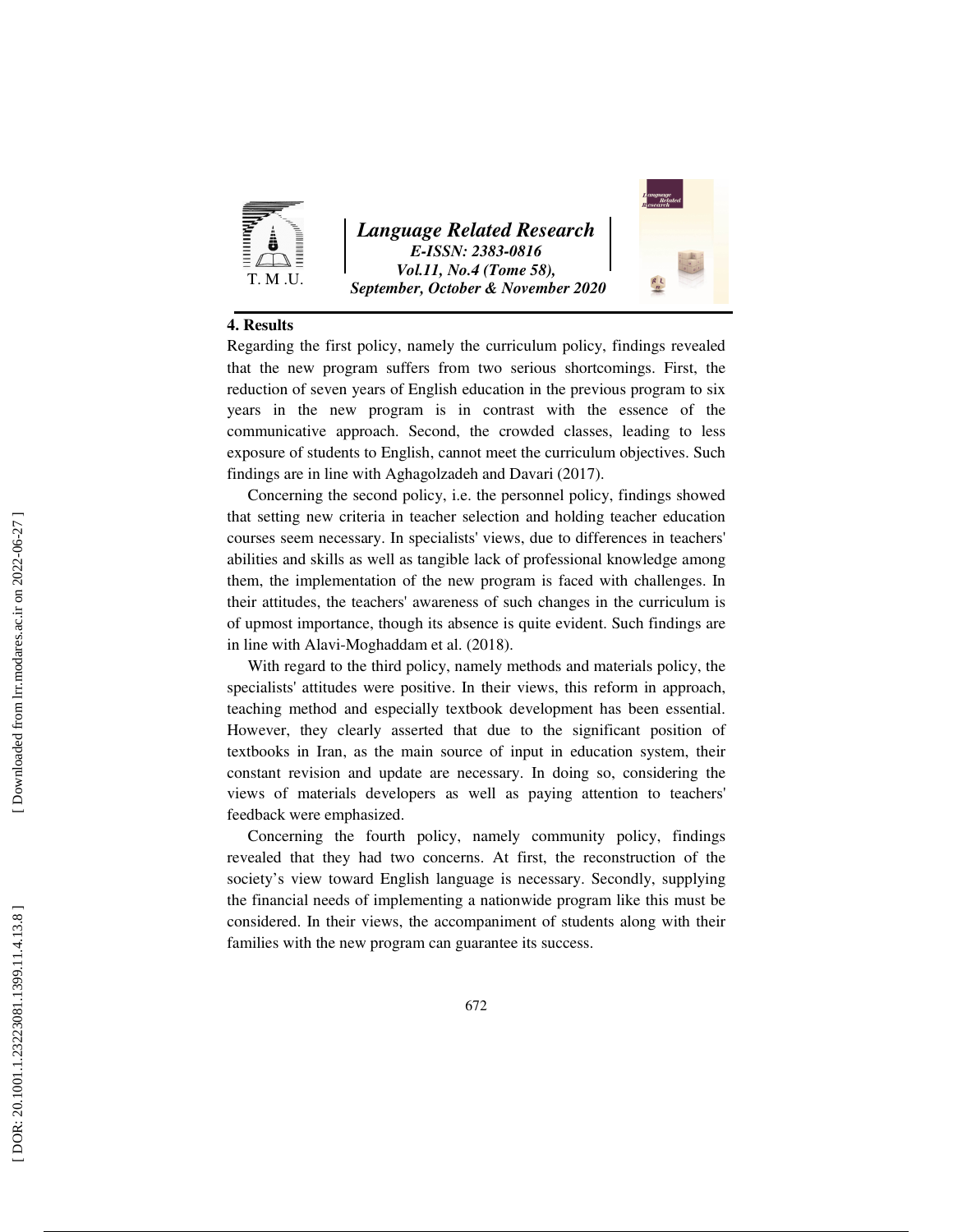

Regarding the last policy, i.e. evaluation policy, the participants had a negative attitude. In their views, the current university entrance exam imposes heavy burden on the new program. In a more precise word, in their views the successful assessment of learners' knowledge and skills cannot be achieved by the current exams.

#### **5. Conclusion**

In all, the findings indicate that the new program, along with its strengths, suffers from deficiencies in teacher education, curriculum period, and especially student evaluation; such ignorance leaves the new program with serious challenges.

The findings also promise some principal implications. First, they will redound to the benefit of language planners integrating the latest innovations in the field of curriculum development as well as considering the specialists' attitudes with regard to the program. Since the ever developing world of educational arena calls for a curriculum which meets the objectives, the findings of the present research can provide the language planners and material developers with an approach in which a thorough evaluation of the new program can be achieved.

Another possible line of research is investigating the teachers' attitudes and perceptions about the recent reform in the Iranian ELT program and the above-mentioned policies. Through such research, undoubtedly a more comprehensive evaluation of the program is provided.

**Keywords**: curriculum, English language, critical evaluation, language-ineducation policy and planning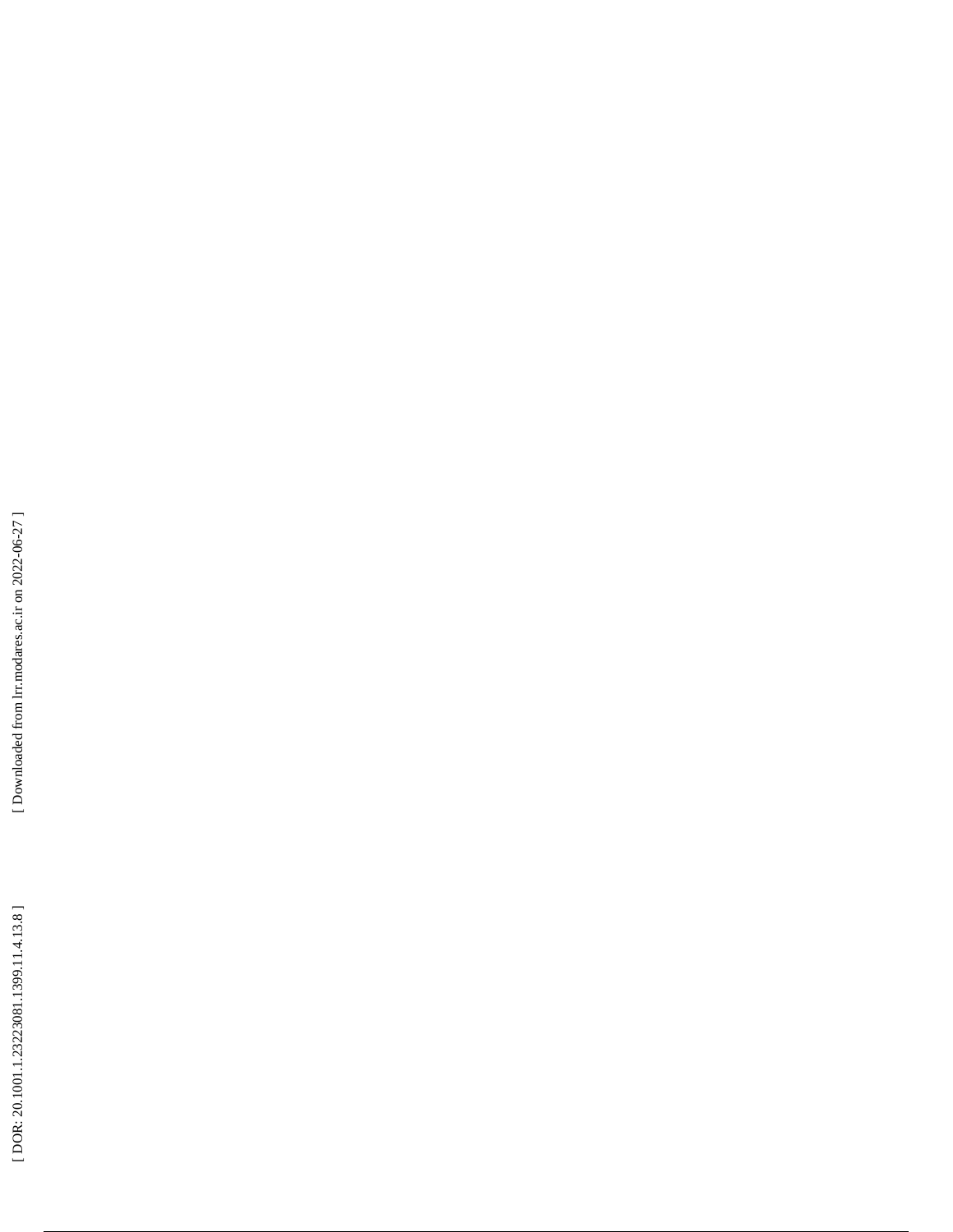د<br>دوماهنامهٔ علم دا ۱، ش ٤ (پياپي ٥٨)، مهر و آبان ١٣٩٩، صص115-٧٠٣

آسيبشناسي برنامة نوين آموزش زبان انگليسي در نظام رسمي از منظر متخصصان برنامة درسي: چارچوب سياست و برنامهريزي آموزشي زبان

حسين داورى®'، ابوطالب ايرانمهر <sup>٢</sup>، سيدبهنام علوى مقدم"، سعيد نورزاده"

. استاديار زبانشناسي، گروه زبان انگليسي، دانشگاه دامغان، دامغان، ايران. 1 ۲. استاديار آموزش زبان انگليسي، گروه زبان انگليسي، دانشگاه صنعتي شاهرود، شاهرود، ايران. . دانشيار زبانشناسي، سازمان پژوهش و برنامهريزي آموزشي، تهران، ايران. 3 ٤. استاديار آموزش زبان انگليسي، گروه زبان انگليسي، دانشگاه دامغان، دامغان، ايران.

دريافت: 09/ 11/ 97 پذيرش: 18/ 04/ 98

#### چكيده

بهدنبال تصويب سند تحول بنيادين آموزش و پرورش و اجراي برنامة درسي ملي، شاهد عملياتي شدن برنامة آموزشي جديدي درخصوص زبان انگليسي در نظام آموزش و پرورش بودهايم. اين برنامه كه با تغيير رويكرد و نيز با تهيه و تدوين كتابهاي نونگاشت همراه بوده، تفاوتهايي اساسي با برنامة سنتي و ناكارآمد پيشين داشته است. حال با توجه به اين موضوع كه عملاً همة كتابهاي دورة اول و دوم متوسطه تدوين و تدريس شده است، ضرورت ارزشيابي و آسيبشناسي اين برنامه و توجه به نقاط قوت و ضعف آن از منظرهاي مختلف ضرورتي اجتنابناپذير است. براي نيل به اين هدف يعني ارزشيابي و آسيبشناسي اين برنامة جديد، در اين مقاله، با بهرهجويي از چارچوب سياست و برنامهريزي آموزش زبان، بهنحوي كيفي و در قالب مصاحبه به سنجش و تحليل موضوعي نگرش پنج تن از متخصصان حوزة برنامهريزي آموزش زبان انگليسي دربارة اين برنامه پرداخته شده است. يافتهها مبين آن است كه برنامة جديد در كنار نقاط قوت خود، با كاستي- هايي در بخشهايي چون تربيت معلم، ساعات درسي، و بهويژه ارزيابي فراگيران همراه است كه عدم توجه به آنها ميتواند اين برنامه را با چالشهايي جدي همراه سازد. در پايان مبتني بر يافتههاي پژوهش، پيشنهادهايي در راستاي كاستن از ضعفهاي بالقوه و بالفعل و نيز بهبود آن ارائه شده است.

ــــــــــــــــــــــــــــــــــــــــــــــــــــــــــــــــــــــــــــــــــــــــــــــــــــــــــــــــــــــــــــــــــــــــــ واژههاي كليدي: برنامة آموزشي، زبان انگليسي، آسيبشناسي، سياست و برنامهريزي آموزشي

E-mail: h.davari@du.ac.ir :مقاله مسئول نويسندة\*

Downloaded from lrr.modares.ac.ir on 2022-06-27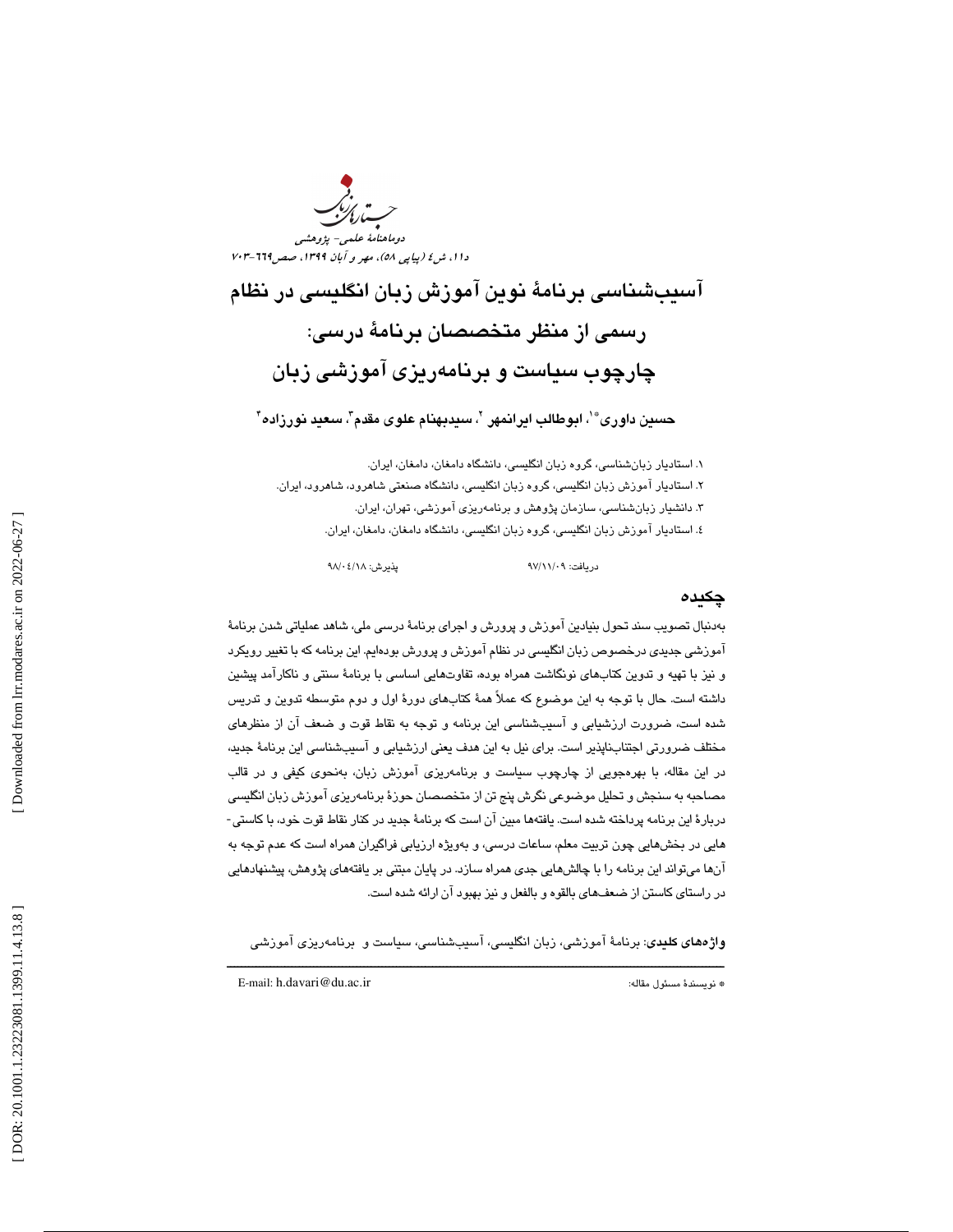حکة حسين *داوري و همكاران* آسيبشناس*ي برنامه نوين آموزش...*<br>گ**حددد <sub>آس</sub>يب آسيب استانستي به نوعت آلو**زش...<br>گ

#### . مقدمه 1

آموزش زبان انگليسى' در ايران معاصر با فرازونشيبهاى متعدد همراه بوده است؛ فرازونشيبهايي كه شرح آن به اشكال مختلف و از ابعاد گوناگون تا حدودي در آثاري  $^{\mathfrak s}$ روبهگسترش همچون فرهادی $^{\mathfrak s}$  و همکاران (2010)، برجیان $(2013)$  و آقاگلزاده و داوری 2017) توصيف و تحليل شده است. )

مشخصاً در يك دهة گذشته و متأثر از عوامل و محركهاي متعدد داخلي و خارجي، توجه به مقولة آموزش زبان انگليسي بهمنزلة مهمترين زبان آموزشي خارجي در ايران و بهتبع آن آسيبشناسي برنامة آموزش اين زبان بهويژه در نظام آموزش رسمي مورد توجه متخصصان و همچنين برنامهريزان آموزشی قرار گرفته است؛ موضوعی كه تا حدودی تجلی آن را و لو بهنحوي گذرا ميتوان در تدوين برخي اسناد بالادستي آموزشي و توسعهاي كشور همچون سند تحول بنيادين آموزش و پرورش و برنامة درسي ملي مشاهده كرد (رك: .( Davari & Aghagolzadeh, 2015 علويمقدم و خيرآبادي، 1394؛

متأثر از تدوين و اجراي برنامههايي از اين قبيل بوده است كه از سال 1392 تا 1397 شاهد اجراي برنامهاي ششساله در آموزش زبان انگليسي در نظام آموزش و پرورش بودهايم؛ برنامهاي كه به استناد علويمقدم و خيرآبادي (1392) بناي آن داشته است تا در راستاي اجراي سند برنامة درسي ملي، فرد پس از آموزش، قادر به ايجاد ارتباط با استفاده از تمامى مهارتهاى چهارگانة زبانى ( گوش كردن، سخن گفتن، خواندن و نوشتن) براى دريافت و انتقال معنا باشد .

حال با اجرای گامبهگام این برنامه در خلال این شش سال (۱۳۹۲ـ۱۳۹۷) که یک دورهٔ كامل را سپري كرده است، فرصتي مناسب جهت ارزشيابي و آسيبشناسي آن مهيا شده است. بنابراين با لحاظ كردن اهميت اين موضوع، هدف ما در اين پژوهش اين است كه از منظري خاص به ارزشيابي برنامة جديد آموزش زبان انگليسي در نظام آموزش رسمي بپردازيم. براي دستيابي به اين هدف سعي خواهيم كرد به اين پرسشها پاسخ دهيم كه از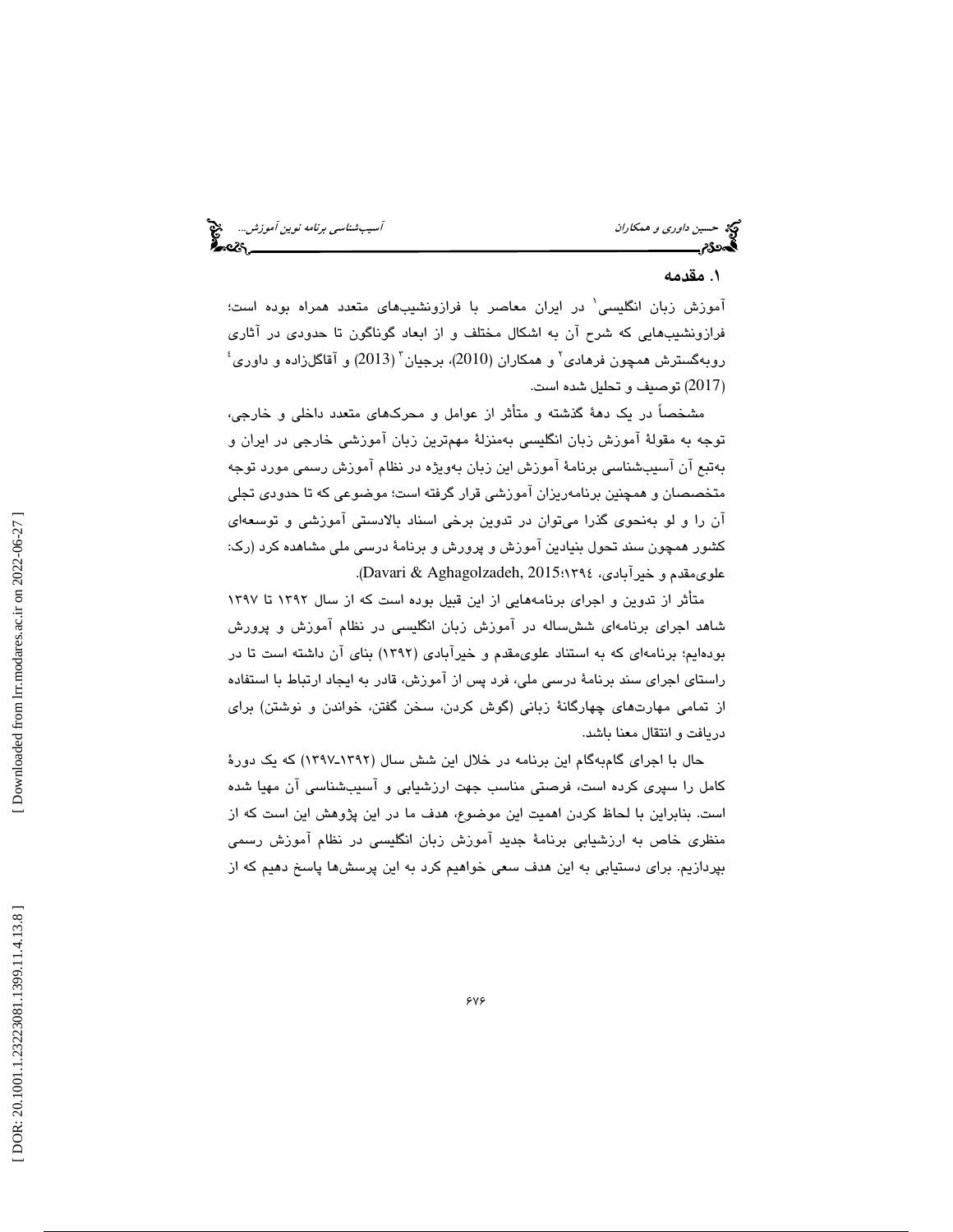منظر متخصصان برنامة درسي، برنامة جديد آموزش زبان انگليسي چگونه ارزيابي ميشود؟ نقاط قوت آن چيست؟ نقاط ضعف و كاستيهاي آن چيست؟

براي پاسخ به اين پرسشها و نيل به هدف موردنظر، در اين مقاله نويسندگان با بهرهگيري از چارچوب سياست و برنامهريزي آموزشي زبان 5 و مشخصاً الگوي كارآمد كاپلان و بالدوف<sup>י</sup> (1997) بەنحوى كيفى و در پنج محور مشخص، بە ارزشيابى و آسيبشناسي تدوين و اجراي اين برنامة جديد آموزشي از منظر متخصصان برنامة درسي در حوزة آموزش زبان انگليسي پرداختهاند.

#### . پيشينة تحقيق 2

در اين بخش، ابتدا مفهوم سياست و برنامهريزي آموزشي زبان بهمنزلة يكي از شاخههاي سیاست و برنامهریزی زبانی<sup>٬</sup>، معرفی میشود. سپس به معرفی برخی آثار منتخب که از این منظر به ارزيابي برنامة آموزش زبان انگليسي پرداختهاند، اشارهاي گذرا ميشود.

2008) برنامهريزي آموزشي زبان را شاخهاي از برنامهريزي زبان بالدوف ( برمیشمارد که با عنوان برنامهریزی آموزش^ نیز شناخته میشود. شوهامی<sup>۹</sup> (76 :2006) سیاست آموزشی زبان  $^{\prime}$  را بهمثابهٔ سازوکاری معرفی میکند که هدف از آن خلق كاربردهاي بالفعل زبان در فضاهاي آموزشي بهويژه در نظامهاي آموزشي متمركز است. وي اين نوع سياست را بهمنزلة تصميمگيريهاي زباني درخصوص زبان مادري، ملي، دوم و يا خارجي در محيطهاي خاص آموزشي چون مدارس و دانشگاهها معرفي ميكند. اين تصميمها عبارتاند از: كدامين زبان و يا زبانها بايد در محيطهاي آموزشي ارائه شود؟ در چه سني اين زبانها بايد آموزش داده شوند؟ مدت زمان آموزش از حيث سال و ساعات هفتگي بايد چه ميزان باشد؟ چه كساني بايد مسئول آموزش باشند؟ چه كساني صلاحيت تدريس دارند؟ چه كساني بايد فراگير زبان باشند؟ از چه مواد درسي، شيوة تدريس، آزمون و... استفاده شود؟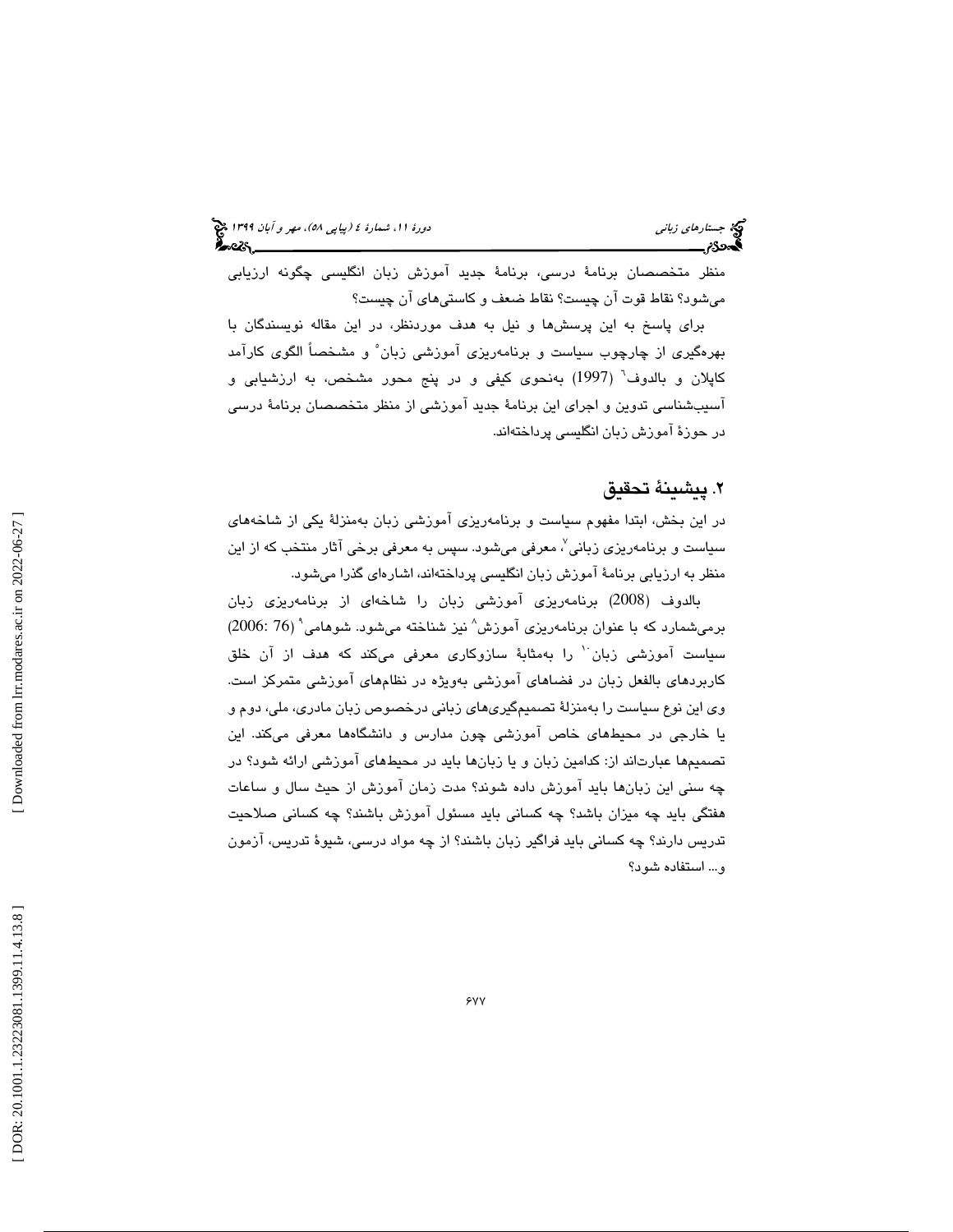وي در ادامه دربارة ويژگيهاي اين شاخه از سياست و برنامهريزي آموزشي به اين موارد اشاره ميكند:

) در غالب كشورها بهدليل وجود نظامهاي آموزشي متمركز، تصميمگيري در اين حوزه 1 نيز در دولت و يا وزارت آموزش صورت ميپذيرد. در اين موارد، تصميمگيريها عمدتاً در راستاي سياستهاي كلان حاكم است و معمولاً با مقاومت آشكاري همراه نيست.

) در نتيجه تحولات جهاني و اهميت يافتن زبانهاي مطرح و بهطور خاص زبان انگليسي، 2 بخش قابلتوجهي از سياستهاي آموزشي ناظر به تصميمگيري و برنامهريزي دربارة اين زبان بهمنزلة زبان دوم يا خارجي است.

) سياست آموزشي زبان در خلأ شكل نميگيرد، بلكه تابع و متأثر از ابعاد سياسي، 3 اجتماعي و اقتصادي است. بهطور خاص زبان مادري'<sup>٬</sup>، خارجي<sup>٬٬</sup> و جهاني'<sup>٬٬</sup> در كانون توجه سياست آموزشي زبان قرار دارد.

) اگرچه معمولاً سياستهاي آموزشي زبان خلاف سياستهاي زباني، آشكارا در اسناد 4 و قوانين رسمي و دولتي مطرح ميشوند، اما در موارد متعددي شاهديم كه اين سياستها بهنحوي ضمني و بر اساس عملكردها قابلدرك هستند كه به آنها سياستهاي پنهاني يا مخفي<sup>،</sup>' گفته ميشود.

٥) سياست آموزشي زبان ابزاري قدرتمند براي حكومتها محسوب ميشود. به بياني روشنتر، بهدليل اجباري بودن نظامهاي آموزشي در ساية چنين سياستي است كه ميتوان رفتارهاي زباني خاصي را بر جامعه تحميل كرد. خلق معيارهايي براي صحت زبان، متعهد ساختن جامعه به پيروي از شيوة گفتار و نوشتار خاص، تعيين اولويتها براي زبان يا زبانهايي خاص در جامعه و نحوة كاربرد، آموزش و فراگيري نمونههايي از اين قبيل است.

) سياستهاي آموزشي زبان تنها در سطح ملي حضور ندارد، بلكه ميتوان نشانههاي 6 آن را در سازمانها و نهادهاي بينالمللي، فراملي و استعماري يافت. براي نمونه رواج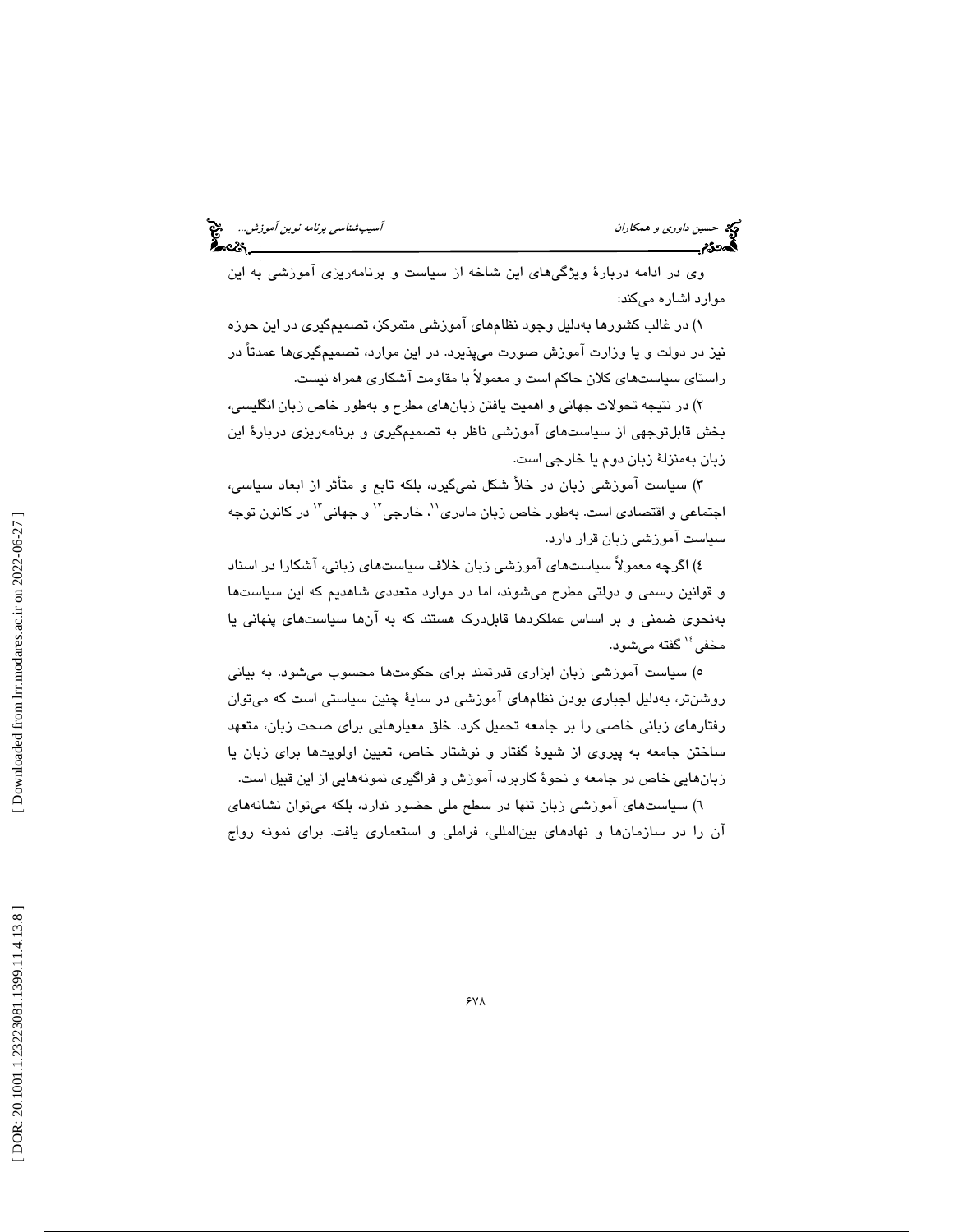آزمونهاي استانداردي چون تافل<sup>16</sup> و آيلتس<sup>11</sup> نمونههايي بارز از اينگونه سياستهاي آموزشي پنهاني هستند (76-79 2006: ,Shohamy(.

مروري بر پژوهشهاي موجود درخصوص آسيبشناسي آموزش زبان انگليسي در ايران بهطور عام و برنامة جديد آموزش زبان انگليسي بهطور خاص، گرچه بيانگر آن است كه عمدة اين پژوهشها يا به نقد و ارزيابي كتابهاي درسي اختصاص يافته است (جانفشان، 1397؛ سودمند افشار و همكاران، 1397؛ طاهرخاني و همكاران، 1396) يا آنكه كمتر مؤلفههاي تشكيلدهندة آن مبتني بر چارچوب نظري خاصي و مشخصاً از منظر چارچوب سياست و برنامهريزي زباني بررسي و تحليل شده است ,Aghagolzadeh & Davari(  $(2015;$  Aghagolzadeh & Davari,  $2017$ ، اما در اين بين ميتوان به معرفي آثاري پرداخت كه با نگاهي به مقولة سياست زباني به ارزيابي برنامة آموزش زبان انگليسي در ايران معاصر پرداختهاند.

17 كياني و همكاران (2010) ضمن معرفي جايگاه سياستهاي آموزشي زبان خارجي بهعنوان بخشي از سياستهاي كلان آموزشي، بر پاية ادبيات موجود، به ارائة رهنمونهايي نظري درخصوص سياست زباني پرداختهاند. نويسندگان ضمن بررسي اسناد موجود همچون چشمانداز بيست ساله، نقشة جامع علمي كشور، سند ملي آموزش و ... ضمن معرفي برخي از نقاط قوت آنها، به كاستيها و ناهماهنگيهاي اين اسناد درخصوص آموزش زبان انگليسي اشاره كردهاند. در پايان، نويسندگان بر ضرورت تدوين سياست آموزشي مستقل آموزش زبان انگليسي، پيشنيازها و شيوههاي تحقق آن تأكيد ويژه داشتهاند.

حیاتی و مشهدی $^{\backprime\prime}$  (2010) در مقالهای با نگاهی تاریخی به بررسی سیاستهای پیدا و پنهان دربارة زبان و آموزش زبان در ايران پرداختهاند كه در اين بين، توجهي خاص به مقولة زبان انگليسي و جايگاه آن در سياستهاي پنهان نظام سياسي و آموزشي ايران داشتهاند.

اما از جمله آثار ديگر كه مشخصاً به ارزيابي برنامة آموزش زبان انگليسي و نه برنامة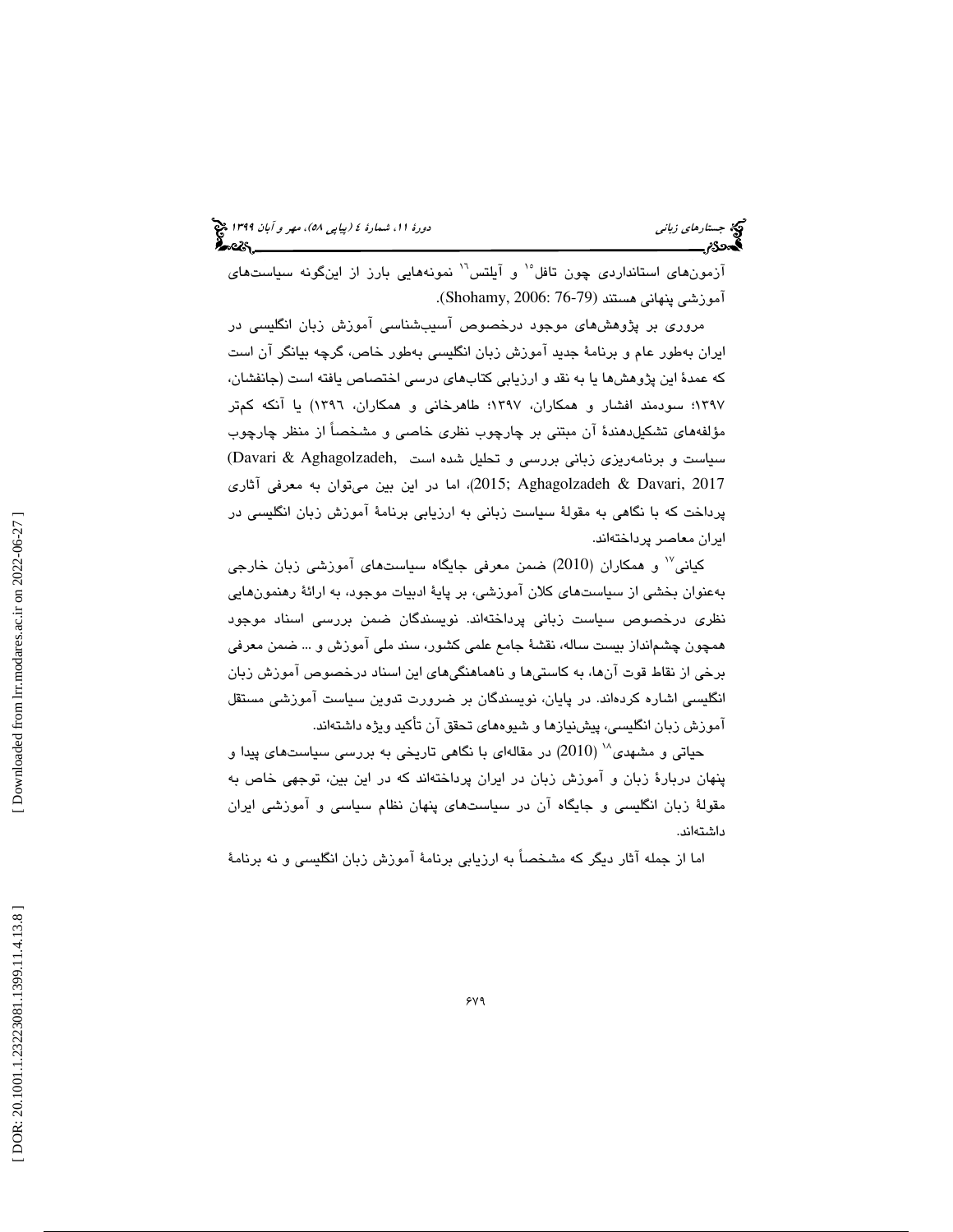جديد در نظام آموزش و پرورش پرداختهاند، ميتوان به عطايي و مظلوم<sup>۱۹</sup> (2013) و میرحسینی و خداکرمی `` ( 2015) اشاره کرد. همچنین دیگر اثر قابلتوجه که از الگوی کاپلان و بالدوف (2005 1997:) در راستاي ارزيابي انتقادي برنامة آموزش زبان انگليسي براي اهداف دانشگاهی<sup>۲۰</sup> بهره جسته است، میتوان به عطایی و همکاران (۱۳۹۲) و ایرانمهر<sup>۲۲</sup> و همكاران (2018) اشاره كرد. بنابراين پژوهش حاضر را ميتوان تلاشي نوآورانه در بهرهگيري از مؤلفههاي چارچوب سياست و برنامهريزي آموزشي زبان در ارزشيابي اين برنامة نوين برشمرد.

## . چارچوب نظري تحقيق 3

در اين بخش، الگوي ارزيابي كاپلان و بالدوف (1997) بهمنزلة يكي از شاخصترين الگوهاي تدوين و ارزيابي برنامة درسي در حوزة آموزش زبان و بهويژه زبان انگليسي معرفي ميشود؛ الگويي كه مشخصاً چارچوب نظري پژوهش حاضر را شكل داده است. در ادامه شيوههاي ارزيابي يك برنامة آموزشي در چارچوب سياست و برنامهريزي آموزشي زبان معرفي ميشود.

#### 1ـ3 . الگوي ارزيابي كاپلان و بالدوف

كاپلان و بالدوف (2005 1997:) در الگوي خود به پنج هدف اصلي برنامهريزي زبان در  $^{\mathbf{Y}^i}$  و يا همان برنامهريزي آموزشي زبان اشاره ميكنند كه با عنوان پنج سياست معروفاند. اين سياستهاي پنجگانه عبارتاند از:

الف) سياست برنامهٔ درسی° ٌ: مدت زمان تخصیص یافته برای این درس چه میزان است؟ ارزش اين درس در مقايسه با ديگر درسها چگونه است؟ در صورت افزايش ساعات درسي اين درس و يا افزايش سالهاي آموزش زبان با كاهش يا حذف چه درسهايي محقق خواهد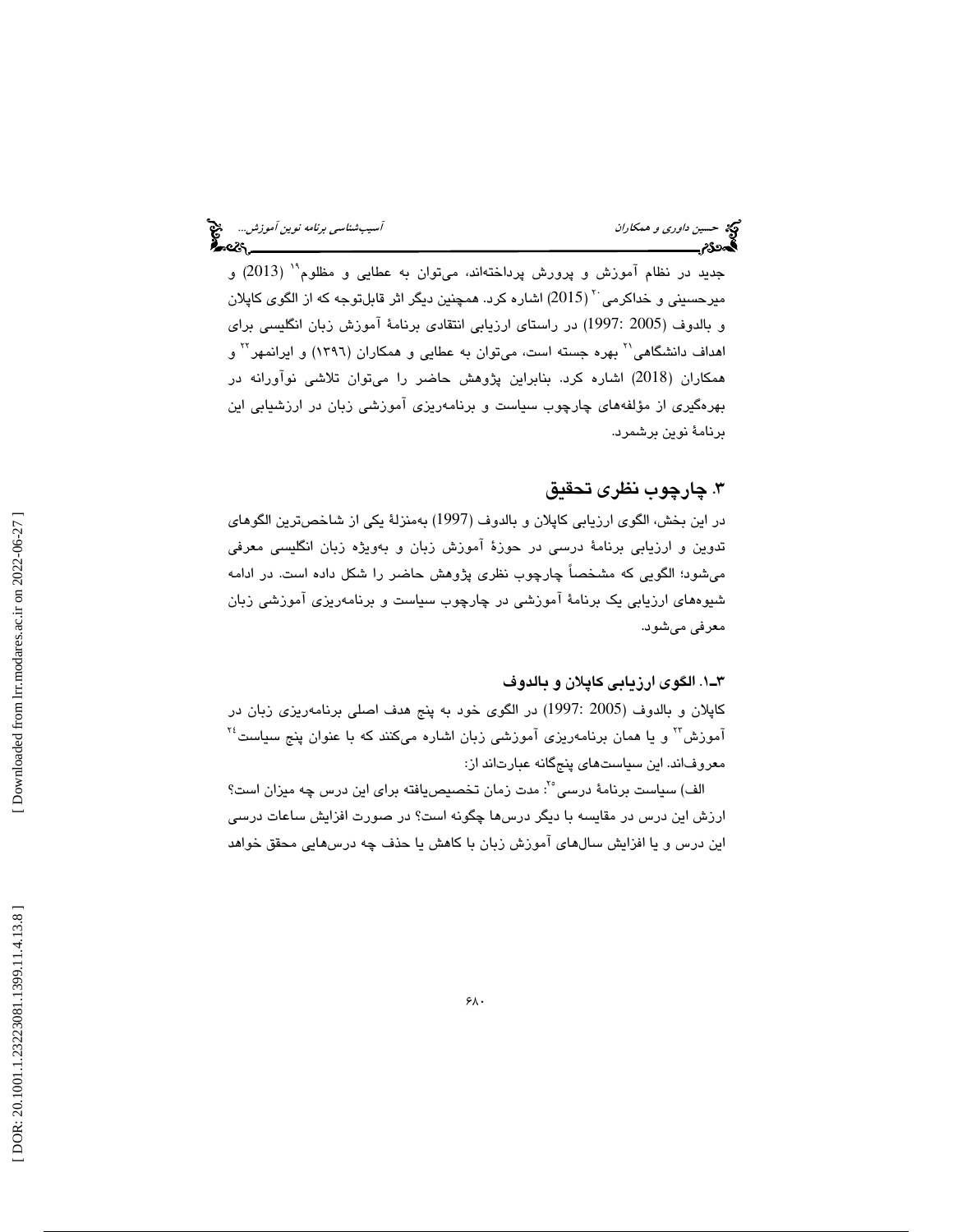شد؟ سال شروع آموزش زبان چه زماني خواهد بود؟ آيا زمان تخصيصيافته كافي خواهد بود؟

ب) سياست نيروى انساني<sup>٢٦</sup>: دومين سياست به تأمين مدرس مربوط مي شود. نحوهٔ گزينش مدرسان براي پياده كردن برنامهريزي آموزشي چگونه خواهد بود؟ چه آموزشهايي را براي تدريس ميگذرانند؟ تفاوت آموزش اين دسته از مدرسان با ديگر مدرسان چيست؟ دورة زماني آن چقدر خواهد بود؟ مدرسان اين دورههاي آموزشي چه كساني خواهند بود؟ تفاوت آموزش،های بدو خدمت<sup>۲۷</sup> و ضمنخدمت<sup>۲۸</sup> چه خواهد بود؟

ج) سياست شيوهها و مواد آموزشي": بررسي برنامهٔ درسي بدون بررسي شيوهها و مواد درسي ممكن نخواهد بود. شيوة آموزش زبان چگونه خواهد بود؟ آيا در تمام دوران تحصيل، شيوهاي واحد حاكم خواهد بود؟ و يا بر پاية اهداف تعيينشده و سطوح فراگيران متغير خواهد بود؟ مدرسان چگونه و چه ميزان درخصوص شيوة موردنظر آموزش ديدهاند؟ آيا مدرسان ارائهدهندة اين شيوههاي آموزشي از يك نسل هستند؟ آيا تفاوت بين آنها در عملكردشان تأثيرگذار خواهد بود؟ جايگاه مواد درسي در اين برنامه كجاست؟ مواد درسي متناسب با چه رويكردي تهيه شده است؟

د) سیاست جامعه  $^{\tau}$ : در این خصوص ابتدا نگرش كلی جامعه به زبان موردنظر و آموزش آن بررسي ميشود. همچنين، تعيين منابع موجود موضوع مهم ديگري است كه بايد در اين مرحله لحاظ شود. هزينة لازم براي هر فراگير از حيث تأمين كلاس درس، مدرس و... چه ميزان خواهد بود؟ فضاي فيزيكي كلاسها چگونه است؟ آيا كلاسها قابل تجهيز به ابزار ديداري و شنيداري هستند؟ خريد، محافظت و تعويض وسايل بر طبق چه برنامه و هزينهاي خواهد بود؟

ه) سياست ارزيابي و ارزشيابي<sup>٢٠</sup>: مراد از ارزيابي، سنجش ميزان موفقيت فراگيران و مراد از ارزشيابي، سنجش ميزان موفقيت برنامة طراحيشده است. سطح توانايي مورد انتظار فراگير چقدر خواهد بود؟ ابزار ارزيابي چگونه طراحي و تعيين ميشود؟ در چه بازة زماني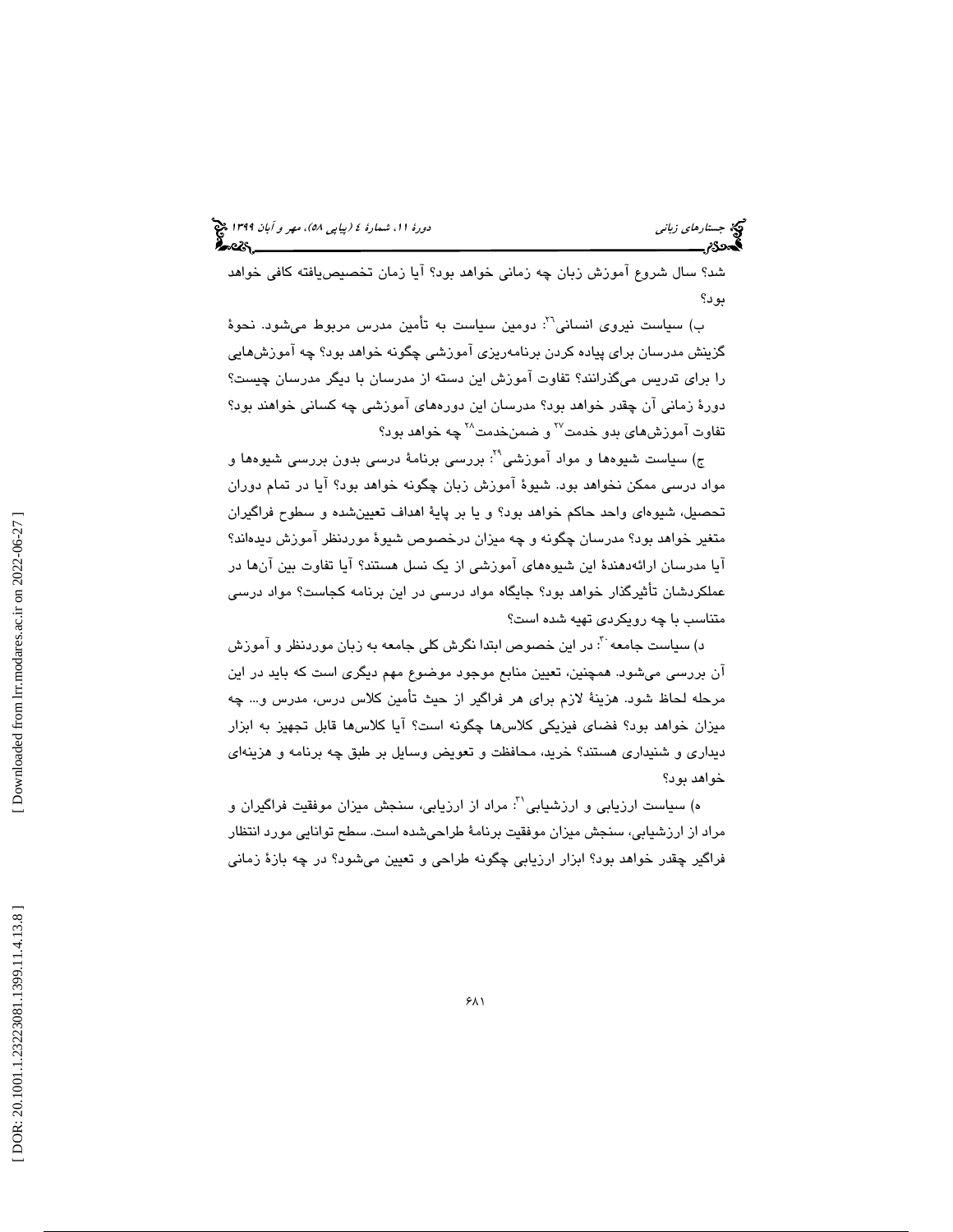

نمودار ١: الكوى ارزيابي كاپلان و بالدوف (1997) **Figure 1**: Kaplan and Baldauf's (1997) evaluation model

به استناد كاپلان و بالدوف (1997) در ارزيابي هر برنامة آموزشي به فراخور نوع جامعه و اهداف و امكانات موجود ميتوان به همه و يا شماري از اين مؤلفهها پرداخت. با لحاظ كردن اين موضوع و مبتني بر اهميت موضوع، در اين پژوهش، اين پنج مؤلفه همگي بررسي و تحليل ميشوند.

-2 3 . شيوههاي ارزشيابي برنامة آموزشي درخصوص نحوة ارزشيابي يك برنامة آموزشي در چارچوب سياست و برنامهريزي آموزشي زبان خواه در سطح خرد™ و يا كلان™ برون™(1995) و كاپلان و بالدوف (1997) به اين شيوهها و راهكارها اشاره كردهاند:

الف) ارزشيابي تكويني°<sup>"</sup> در برابر ارزشيابي تراكمي<sup>7</sup>": بستگي به عواملي چون دورهٔ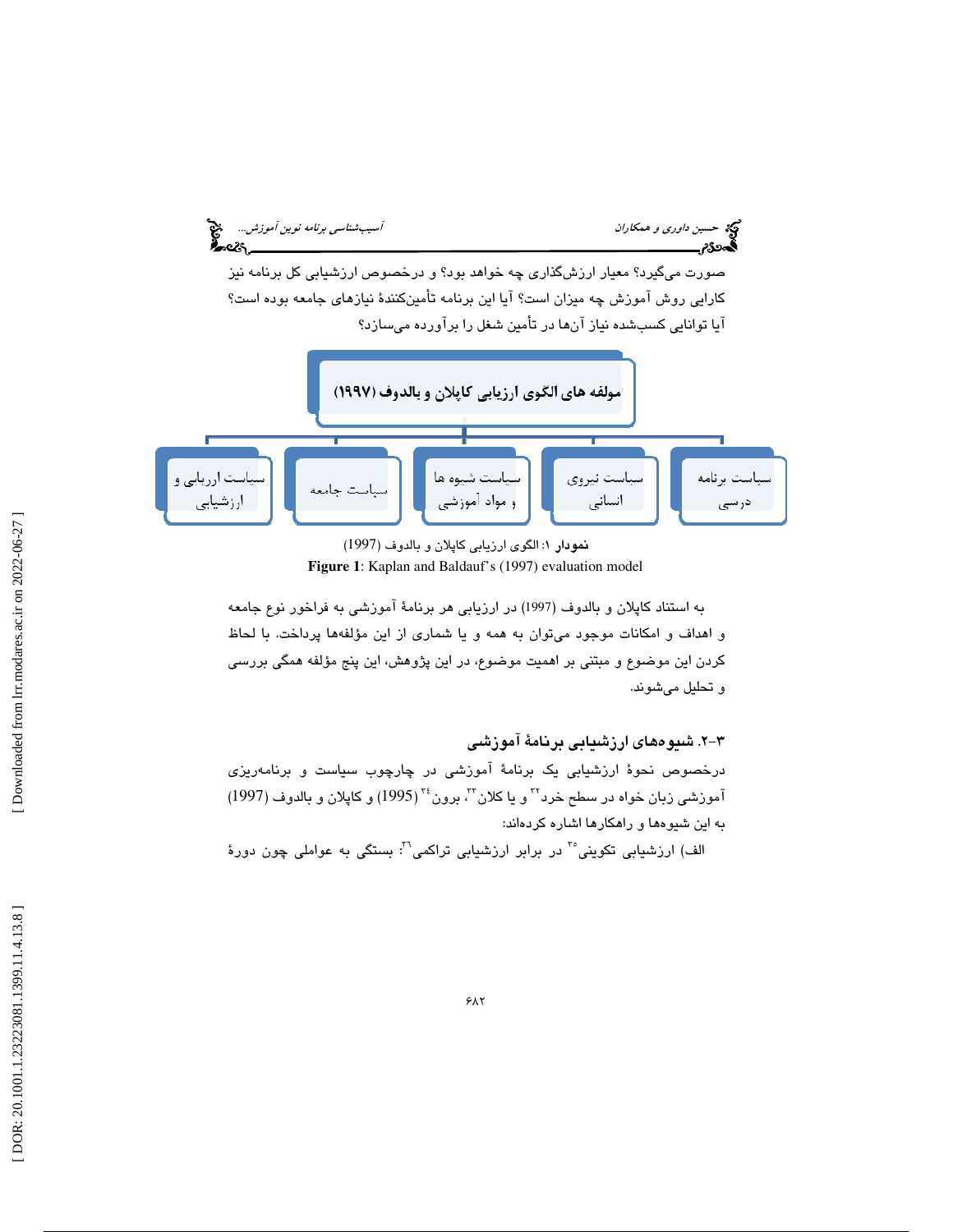برنامة آموزشي و اهداف تعيينشده و نيز سطح خرد يا كلان ارزشيابي، ميتوان از ارزشيابي تكويني در حين اجراي برنامه و در مقاطع مختلف آن و يا از ارزشيابي تراكمي در پايان دورة برنامه استفاده كرد.

ب) كارشناسان بيروني<sup>77</sup> در برابر الگوى مشاركتي<sup>74</sup> يا ذينفعان<sup>74</sup> داخلي: در روند ارزشيابي ميتوان از نظرات و ديدگاههاي متخصصاني كه در تهيه، تدوين و اجراي برنامه دخالتي نداشتهاند و يا افراد دخيل در برنامه يا همان ذينفعان بهره برد.

ج) پژوهش ميداني ٔ در برابر پژوهش كتابخانهای $\mathfrak{t}^3$  گرچه بخش مهم ارزشيابی برنامه نيازمند پژوهش ميداني است، اما در روند بررسي اسناد آموزشي و يا زباني و نيز گزارشها و پژوهشهاي موجود دربارة برنامه، ميتوان از پژوهش كتابخانهاي سود جست.

د) ارزشيابي در حين برنامه<sup>٤٤</sup> در برابر ارزشيابي بعد از برنامه<sup>٤٢</sup>: درخصوص برخي مؤلفههاي برنامه همچون تأمين بودجه و يا تغيير برخي تصميمات سياسي، ميتوان از اين نوع ارزشيابي بهره برد.

ه) ارزشيابي كمي<sup>؛؛</sup> در برابر كيفي<sup>،؛</sup> بستگي يه نوع بررسي و ارزشيابي برنامه و لحاظ كردن ابعاد و يا جامعة هدف، ميتوان بهطور مجزا و يا توأمان از ارزشيابي كمي و كيفي بهره برد.

و) ارزشيابي فرايند<sup>ن</sup> در برابر ارزشيابي فرآورده<sup>61</sup>: درصورت محدود بودن برنامهٔ آموزشي به مقطع زماني مشخص و عمدتاً كوتاه، ميتوان از ارزشيابي فرآورده يا محصول برنامه بهره برد، اما در بيشتر موارد ارزشيابي فرايند در قبال برنامههاي زباني جاري در مقاطع مختلف، در اولويت است.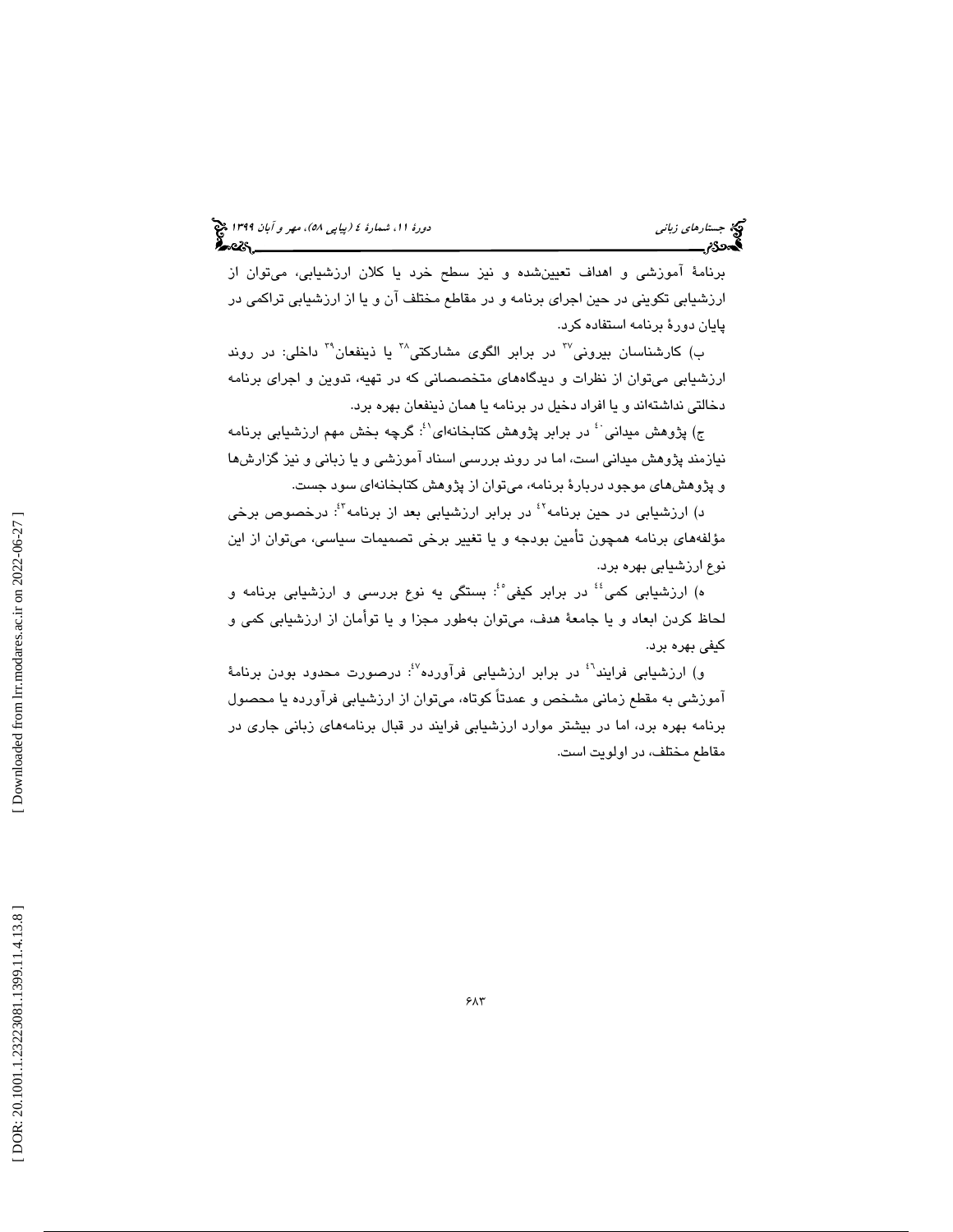حركة حسين *داوري و همكاران المستخدمات المستخدمات السيب شناسي برنامه نوين آموزش...*... هي المستخدمات المستخدمات ا<br>**آسيب** هي المستخدم المستخدمات المستخدمات المستخدمات المستخدمات المستخدمات المستخدمات المستخدمات المستخدمات ا

### ۴. روش تحقيق

در اين پژوهش به شيوهاي كيفي<sup>٤،</sup> ارزيابي متخصصان برنامهٔ درسي از اجراي برنامهٔ جديد آموزش زبان انگليسي مورد بررسي و سنجش قرار گرفت. بدين منظور از پنج متخصص در اين حوزه و مطلع از برنامهٔ جديد، مصاحبهٔ رو در رو<sup>٤٩</sup> بهعمل آمد. اين مصاحبهها در بازهٔ زماني مهر تا آذر 1397 صورت پذيرفت. هر مصاحبه بين يك تا يك ساعت و نيم به طول انجاميد. جهت انجام اين مصاحبه از هشت متخصص (پنج مرد و سه زن) در اين حوزه به شيوهٔ نمونهگيري در دسترس ٔ، دعوت بهعمل آمد. گفتني است كه با توجه به تخصص اين افراد، جملگي با برنامة جديد و قديم آموزش زبان انگليسي آشنا بودند، در دورههاي تحصيلات تكميلي دروس مرتبط را تدريس كردند و در حوزة برنامة درسي داراي آثار پژوهشي بودهاند. همچنين، بهدليل رعايت مسائل اخلاقي، نام اين متخصصان ناشناس مانده است كه در اين مقاله با شمارههاي 1 تا 5 معرفي شدهاند. مشخصات اعضاي شركتكننده به شرح جدول 1 بوده است:

| سابقة تدريس | سن  | میزان تحصیلات/ رشته      | جنسيت |         |
|-------------|-----|--------------------------|-------|---------|
| ۱۸          | ٥٣  | دكترى آموزش زبان انگليسى | مرد   |         |
|             | ٤٨  | دكترى آموزش زبان انگليسى | مرد   |         |
|             | ٤٤  | دکتری زبانشناسی کاربردی  | مرد   |         |
| ۱٥          | ٤V  | دكترى آموزش زبان انگليسى | ذن    |         |
|             | ه ٤ | دکتری زبانشناسی کاربردی  | مرد   | $\circ$ |
|             |     |                          |       |         |

جدول 1: مشخصات شركتكنندگان **Table 1**: The participants' characteristics

در اين پژوهش، با بهرهجويي از دستورالعملهاي ارائهشده درخصوص نحوة طراحي و اجراي مصاحبة كيفي (Dörnyei, 2007) بهنحوي نيمهساختمند<sup>\ه</sup> مصاحبهها حول چند پرسش اصلي و چندين پرسش فرعي كه معمولاً در اين دسته از مصاحبهها از طرف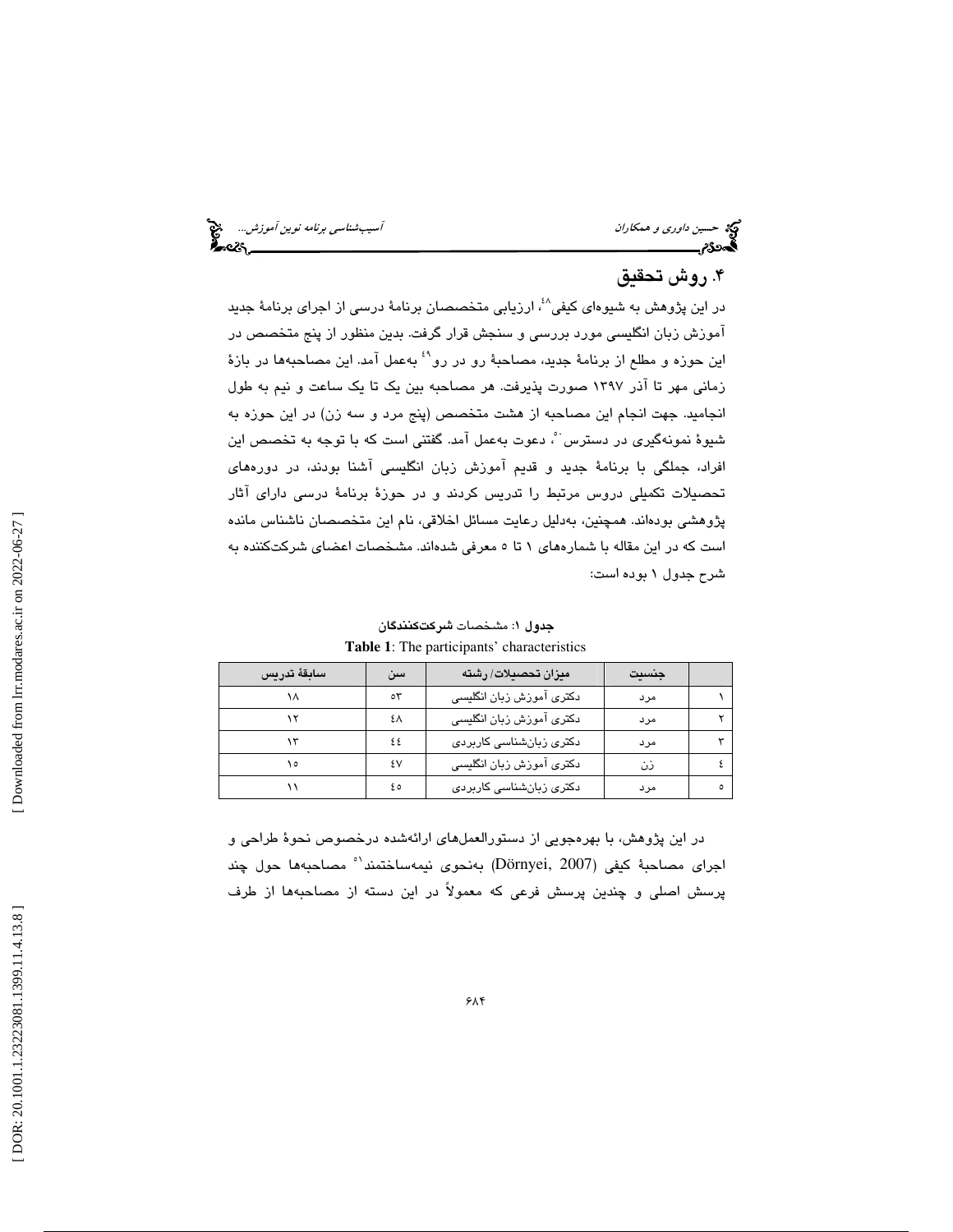(پياپي 58)، مهر و آبان 1399 جستارهاي زباني دورة ،11 شمارة 4

مصاحبهكننده و شركتكننده مطرح ميشود، برگزار شد.

با توجه به انواع شيوههاي ارزشيابي كه پيشتر بدانها اشاره شد، ميتوان نوع ارزشيابي در پژوهش حاضر را از نوع ۱) تراكمي، ۲) با بهرهگیری از كارشناسان بیرونی، ۳) پژوهش ميداني، ٤) در حين برنامه، ٥) كيفي و ٦) از نوع فرايندي معرفي كرد.

#### ۵. بحث و بررسی

يافتههاي پژوهش حاضر در پنج بخش بررسي و تحليل شده است. به فراخور دامنه و اهميت هر يك از سياستهاي پنجگانه، پرسشهايي مطرح شد كه در ادامه، ذيل هر بخش ارائه شده است:

#### 1ـ5 . سياست برنامة درسي

سياست برنامة درسي به منزلة اولين مؤلفه در الگوي موردنظر، همانگونه كه اشاره شد به موضوعاتي چون سن آغاز آموزش زبان، مدت زمان دورة آموزش، ساعات هفتگي آموزش، افزايش و كاهش ساعات اين درس و... ميپردازد. با توجه به اين دسته از موضوعات، مشخصاً با ارائهٔ اين توضيح كه مدت زمان تخصيصيافته از حيث سالهاى تحصيل و ساعات هفتگي در برنامة جديد از كلاس هفتم تا دوازدهم يعني شش سال و به مدت دو تا سه ساعت در هفته است، اين پرسش مطرح ميشود كه نظر متخصصان دربارة اين دورة زماني و ساعات آموزش چيست؟ ابتدا به تعدادي از پاسخها اشاره ميشود:

ـ يقيناً ناكافي است. هم تجربه و هم نظريههاي نوين آموزشي زبان ميگويد كه اكتفاي به اين ساعات و البته همراه شدن آن با مشكلات ديگري همچون تعداد بالاي دانشآموزان، تعطيلات پيشبينينشده و از اين موارد، آموزش حداقلي را هم فراهم نميكند (متخصص )1.

ـ ببينيد براي آموزش يك زبان تا همان حد و حدودي كه برنامه خواسته يعني مثلاً چيزي در حد سطح پيشمتوسط، با فرض استاندارد بودن تعداد دانشآموزان و آمادگي معلمها حداقل دو برابر اين زمان نياز است تأكيد ميكنم كه حداقل دو برابر... در سيستم جديد هم كه يك سال از كل دورة آموزش كم شده و عملاً يك سال شروع آموزش كم شده ... اينها نقص است (متخصص ٣).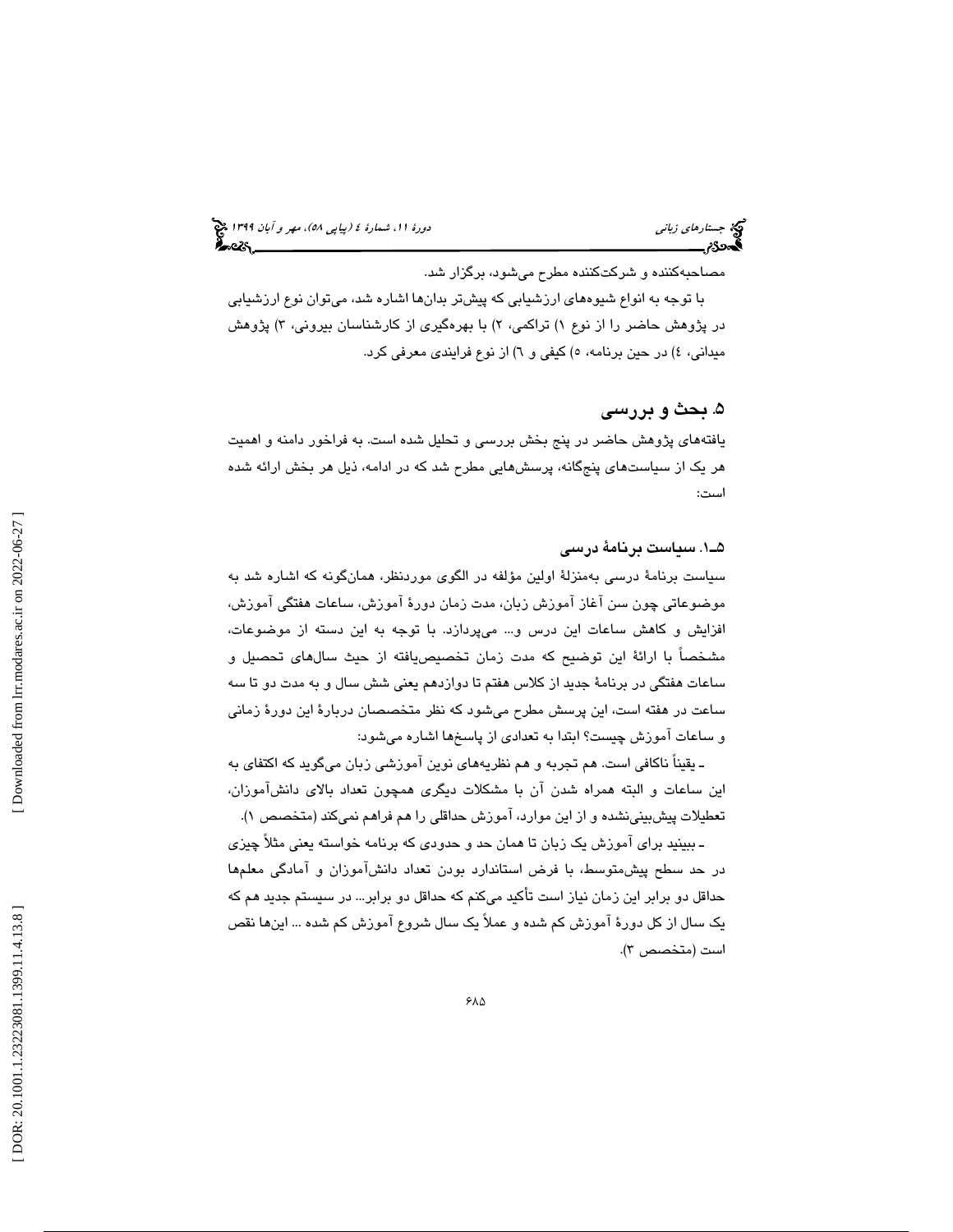ـ جداي از كم شدن دورة آموزش از هفت سال به شش سال، شاهد اجراي رويكرد جديدي هستيم كه با كتابهاي جديدي همراه شده ... مطمئناً اين رويكرد و كتابها به ساعات بيشتري نياز دارد. اين يك نقص است. جدي هم هست. بعد هم كه ساعات آن محدود است. دلايل متعددي هم وجود دارد كه بازدهي پايين است، مثلاً همين ناهمگوني كلاسها، تعداد دانشآموزان، تفاوت در سطح معلمها و البته امكانات مدارس … (متخصص ٥).

با بررسي اين يافتهها درمييابيم كه اولاً با تأخير يكساله در زمان آغاز آموزش زبان، با كاهش ميزان آموزش آن همراه بودهايم كه البته اين كاستي با كاهش ساعات درسي در برخي مقاطع هم شدت يافته است. نتيجه آنكه اين مسئله عملاً با كاهش ميانگين آموزش زبان انگليسي در نظام آموزشي همراه شده است. دومين نكته آنكه به اعتقاد اين دسته از متخصصان ساعات آموزش هم ناكافي است. البته اين ديدگاه با نظرات ارائهشده از سوي كاپلان و بالدوف (1997) همخواني دارد. نكتة قابلتامل در اين برنامة جديد آن است كه خلاف روح رويكرد اتخاذشده يعني رويكرد ارتباطي كه بنا داشته است به آموزش هدفمند چهار مهارت زباني بپردازد، شاهد كاهش ساعات آموزش اين زبان بودهايم. همچنين با توجه به اين نكته كه زبان انگلي*سي* در ايران بهمنزلهٔ يک زبان خارجي<sup>؟ه</sup> شناخته ميشود و از اين رو غالب درونداد دانشآموزان به كلاسهاي درسي خلاصه ميشود (آقاگلزاده و داوري، 1393)، هر گونه كاهش ساعات درسي به كاهش اين درونداد ميانجامد. عناني سراب (1392) نيز ناكافي بودن زمان اختصاصيافته به آموزش و مديريت كلاس به روش ارتباطي را از چالشهاي اين برنامه معرفي ميكند كه به اعتقاد وي، اين چالش با دسترسي نداشتن به كاربرد ارتباطي در خارج از كلاس تشديد ميشود. همچنين ناهمگوني سطح زباني دانشآموزان نيز موضوعي است كه برنامه را با مشكلاتي همراه ميسازد.

2ـ5 . سياست نيروي انساني

اين سياست همانگونه كه اشاره شد به موضوعاتي همچون تأمين مدرس، گزينش و تربيت آن براي يك برنامه ميپردازد. در اينباره نيز پرسش اصلي حول شرايط لازم براي معلمان و نيز چالشهاي احتمالي از سوي معلمان در اين برنامة جديد بوده است. مهمترين پاسخها در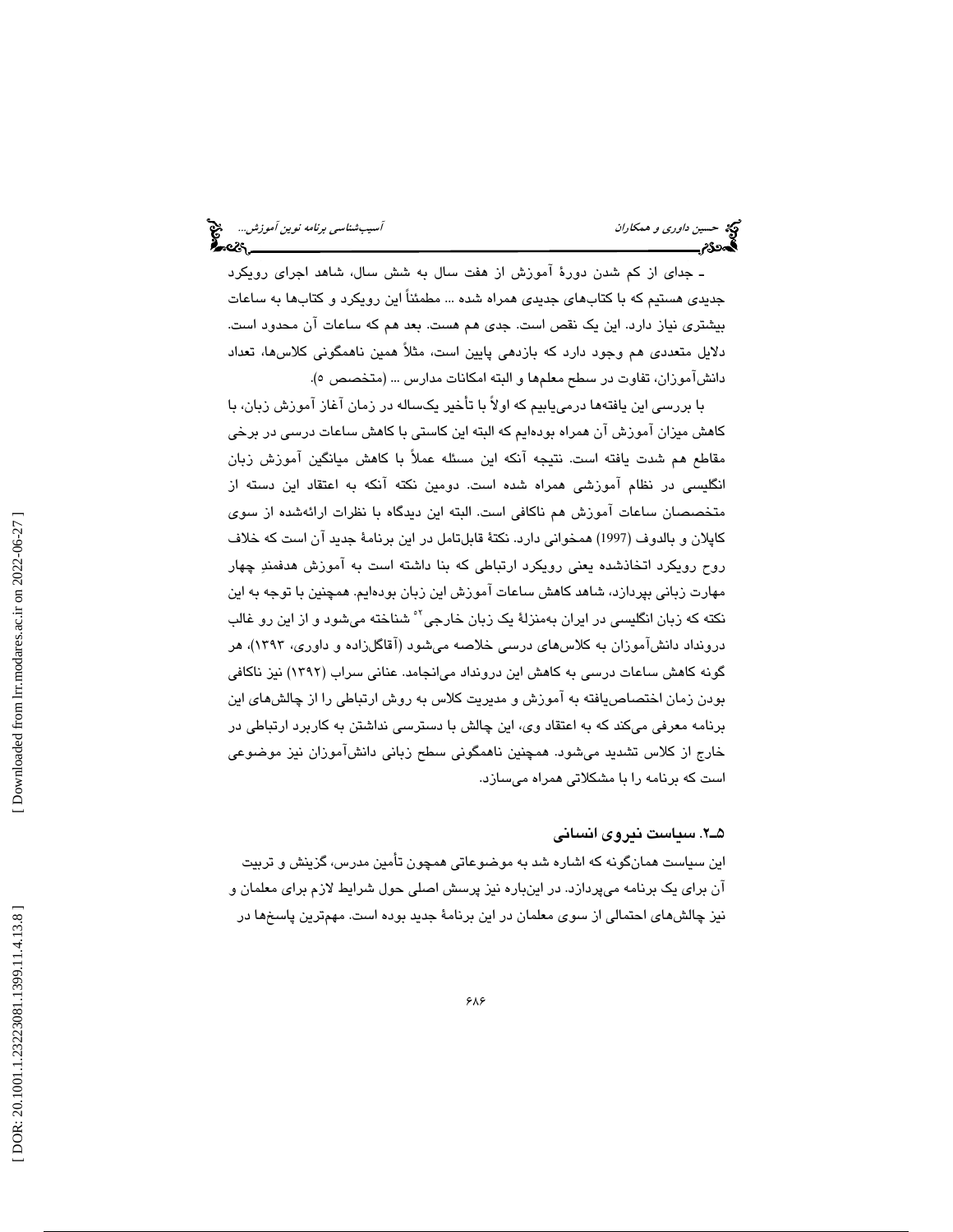اين موارد قابل ارائه است:

ـ اساساً هرگونه تغيير خواه خرد و خواه كلان با مقاومتهايي از سوي معلمان همراه است. اين موضوع اجتنابناپذير است ... تجربه نشان ميدهد كه معلمان باسابقه، معلمان با تواناييهاي كمتر و يا آنهايي كه دانشآموزان ضعيفتر دارند، در برابر اين نوع تغييرات مقاومت ميكنند (متخصص )1.

ـ مفهومي داريم با عنوان agency يا عامليت، بدين معنا كه معلم براي خود نوعي مرجعیت قائل است. در کنار این مفهوم، مفهوم مقاومت یا resistance مطرح است. اینها در<br>هر جامعهای و در هر تغییری موضوعیت دارد. در اینحا هم طبیعی است که شاهد مقاومت-هايي موجه و غيرموجه باشيم (متخصص )2.

ـ ببينيد ما با نسلهاي مختلفي از معلمان روبهرو هستيم؛ باسابقه، كمسابقه، جوان، ميانسال...، و البته با مدارك و تواناييهاي مختلف و ناهمگون. بايد قبول كنيم كه به دلايل متعددي كه جاي بحث دارد، با تعداد زيادي معلم زبان روبهرو هستيم كه با دو ضعف دانش زباني و دانش حرفهاي يا مهارتهاي تدريس روبهرو هستند ... (متخصص )3.

ـ اساساً نحوة عملكرد معلمان در مدارس و مؤسسات آموزشي تفاوتهايي دارد كه البته جداي از كتابها و روش تدريس، دلايل ديگري هم دارد. با تغيير رويكرد در كتابهاي جديد با آموزش مهارتهايي روبهرو بودهايم كه در كتابهاي قبلي اساساً مطرح نبوده است. به نظر من در اجراي اين برنامه مهمترين نقش را معلمان دارند. خب حالا اگر با سيستم ناهمساز باشند، حتماً دچار مشكل مي شويم (متخصص ٥).

اما دربارة ضرورت و نيز ماهيت آموزشهاي موردنياز براي معلمان در برنامة جديد بهمنزلة يكي از مهمترين مؤلفههاي اين سياست، اين پاسخها ارائه شد:

ـ بنده اطلاع دقيقي از آموزش،هاي ضمن خدمت ندارم. اما با وجود شمار چندهزار معلم زبان در كشور بعيد ميدانم چنين چيزي اتفاق افتاده باشد ... اما صرف برگزاري چند ساعت كلاس درس حضوري يا مجازي بعيد است بتواند نتيجة مثبتي را بهبار آورد. جداي از اين، اگر قرار است دورهاي برگزار شود بايد هميشه معلمان مورد ارزيابي هم قرار گيرند (متخصص ٢).

ـ آموزش اين معلمان بايد حول سه محور باشد. اول دانش عمومي زبان. دوم مهارتهاي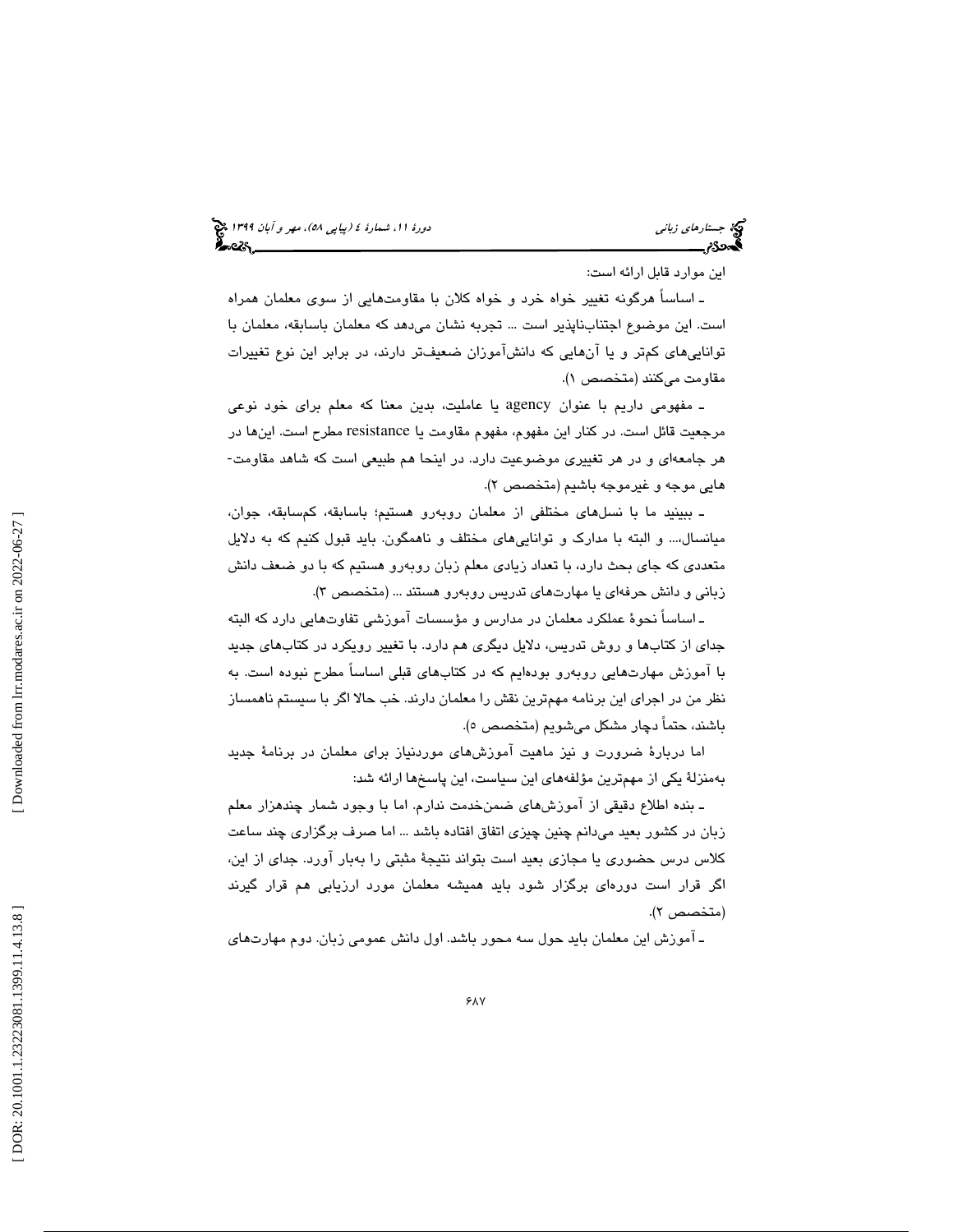حرفهاي. سوم هم تقويت آگاهي معلم از زبان انگليسي، آموزش آن و تحولات آن در دنياي جديد ... يعني نوعي هوشياري زباني. معلم بايد درك كند كه درس زبان با درسهاي ديگر متفاوت است، بعد هم اينكه اساساً درس زبان انگليسي با هر درس زبان ديگر تفاوت دارد (متخصص ۳).

ـ در يكي از تزهاي دانشجويانم، سطح دانش واژگاني و دستوري معلمهاي آموزش و پرورش سنجيده شد. شرايط واقعاً خوب نبود ... حال با بحثهاي مطرحشده در كتابهاي جديد آيا معلمي ميتواند بدون آموزش ديدن و تقويت دانش و مهارتهاي زباني خود مثلاً خود به آموزش فنون واژهسازي بپردازد؟ تقويت دانش زباني در قالب آموزشهاي پيوسته ضروري است، بعد هم نوبت شيوههاي تدريس در قالب اين رويكرد جديد است (متخصص )4.

ـ در آموزش معلمان بايد به يك نكتة توجه جدي شود. معلم بايد بداند يعني آموزش ببيند كه چرا برنامه عوض شده است؟ بايد از دلايل اين تغيير و تصميم آگاه شود. اين موضوعي مهم است. همراهي معلمان و ارتقاي دانش عمومي و اختصاصي آنها بدون اين آگاهي به جايي نمي رسد (متخصص ٥).

پرسش بعدي در اين بخش به تفاوت آموزش يك معلم زبان در دورههاي پيش از خدمت و ضمنخدمت در مقايسه با ديگر معلمها بازميگشت. مشخصاً اين سؤال مطرح شد كه آيا از حيث ماهيت بين دورههاي ضمنخدمت درس زبان انگليسي با ديگر درسها تفاوتي وجود دارد يا خير؟ و اينكه چه كسي بايد مدرس اين دورهها باشد. نمونهاي از پاسخها در اين موارد قابلارائه است:

ـ حتماً متفاوت است. تغيير كتاب درسي، تغيير رويكرد و شيوة آموزش، تحولات زبان انگليسي در دنياي معاصر، توجه به جنبههاي شناختي، عاطفي و اجتماعي دانشآموزان، مسائل و تأثيرات فرهنگي و همة اينها بايد در آموزش معلمان لحاظ شود. حتماً كه با درس تاريخ و رياضي و زيستشناسي فرق دارد. (متخصص )2.

ـ جان كلام اينكه مدرس چنين دورههايي بايد از جزئيات اين برنامه از حيث محتوا، كتاب، ساعات تدريس، نحوة آزمون و... و نيز دلايل تغيير برنامه مطلع باشد ... طبيعي است كه همة اين مسائل بايد در اين دورهها بررسي شود. اگر معلمها متقاعد نشوند و يا از اين مسائل بي- اطلاع بمانند، شک نکنید که اجرای برنامه مختل میشود (متخصص ٤) .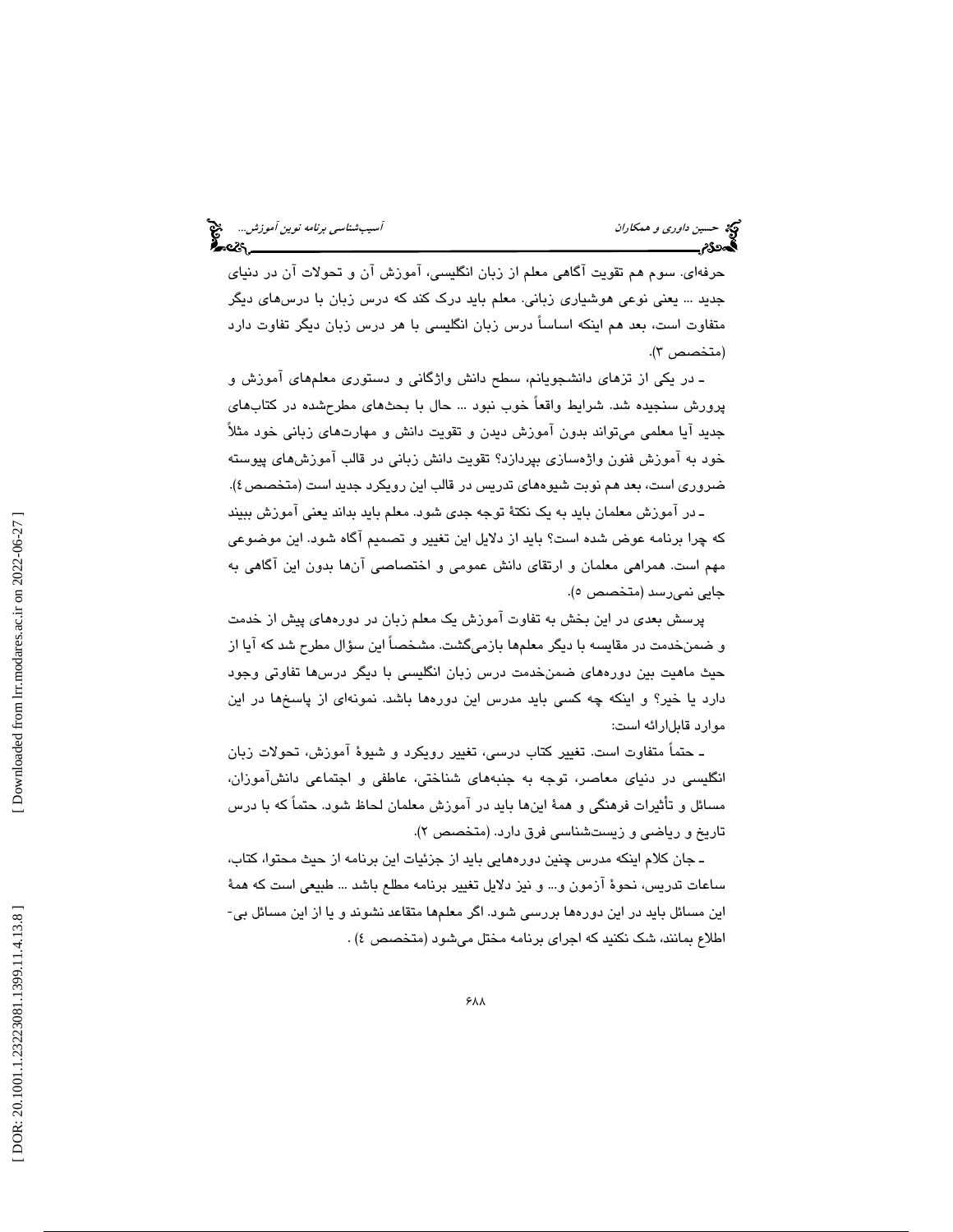ـ جداي از دانش عمومي زبان و همچنين دانش تخصصي روشهاي تدريس و آزمون و ارزشيابي، مدرس اين دورهها بايد آگاهي و هوشياري زباني مناسبي نسبتبه زبان انگليسي داشته باشد. بايد هم بداند و هم بتواند اين موضوع را منتقل كند كه چرا رويكرد و كتابها عوض شد و در اين راه موانع را هم بداند و معرفي كند (متخصص ٥).

با بررسي اين يافتهها ميتوان دريافت كه عدم آشنايي معلمان با رويكرد جديد و يا وجود برخي سوءبرداشتها (علوي مقدم و همكاران، 1396) ازجمله چالشهاي پيشروي اين برنامه است. در اينباره، كاپلان و بالدوف (1997) به موضوع مقاومت از سوي معلمان بهويژه معلمان باسابقه اشاره ميكنند؛ موضوعي كه در ديدگاههاي متخصصان نيز بدان اشاره شد. همچنين عناني سراب (1392) بدين نكته اشاره ميكند كه در بعضي از كشورها، معلمان زبان بهدليل نداشتن اعتماد به نفس لازم در بهكارگيري رويكرد ارتباطي به تداوم روشهاي سنتي روي ميآورند. به اعتقاد وي، دليل اصلي اين چرخش، كافي نبودن توانش ارتباطي و راهبردي و همچنين دسترسي نداشتن به آموزشهاي لازم براي چگونگي بهكارگيري اين رويكرد بوده است.

#### 3ـ5 . سياست شيوهها و مواد آموزشي

اين سياست را ميتوان ازجمله مهمترين و البته عينيترين ابعاد يك برنامه برشمرد كه هرگونه تغيير در آن به تبع اهميت آن با تغيير ديگر سياستها همراه خواهد بود. در اين باره نيز عمدة پرسشها حول انتخاب رويكرد و شيوة آموزشي، تهيه و تدوين كتابهاي جديد و البته معلمان بهكار گيرندة اين روشها و مواد آموزشي بوده است. در اين باره متخصصان شركتكننده در پژوهش حاضر اينگونه اظهارنظر كردهاند:

ـ دربارة كتاب درسي بايد بگويم كه در جوامعي چون ايران كه اساساً زبان انگليسي يك زبان خارجي است و آموزش آن براي غالب بچهها به مدارس خلاصه ميشود، كتاب درسي مهمترين مؤلفه است ... چرا كه بيشترين input [= درونداد] را مىدهد ... به يک معنا شيوهٔ تدريس هم بر اساس كتابها تعيين ميشود (متخصص )1.

 = ـ تا آنجا كه ديدهام كتابهاي سه سال اول با سه سال دوم متفاوت است. يك gap] ديده ميشود. اگر ملاك را سه سال دوم قرار دهيم توجه به چهار مهارت به نحوي شكاف]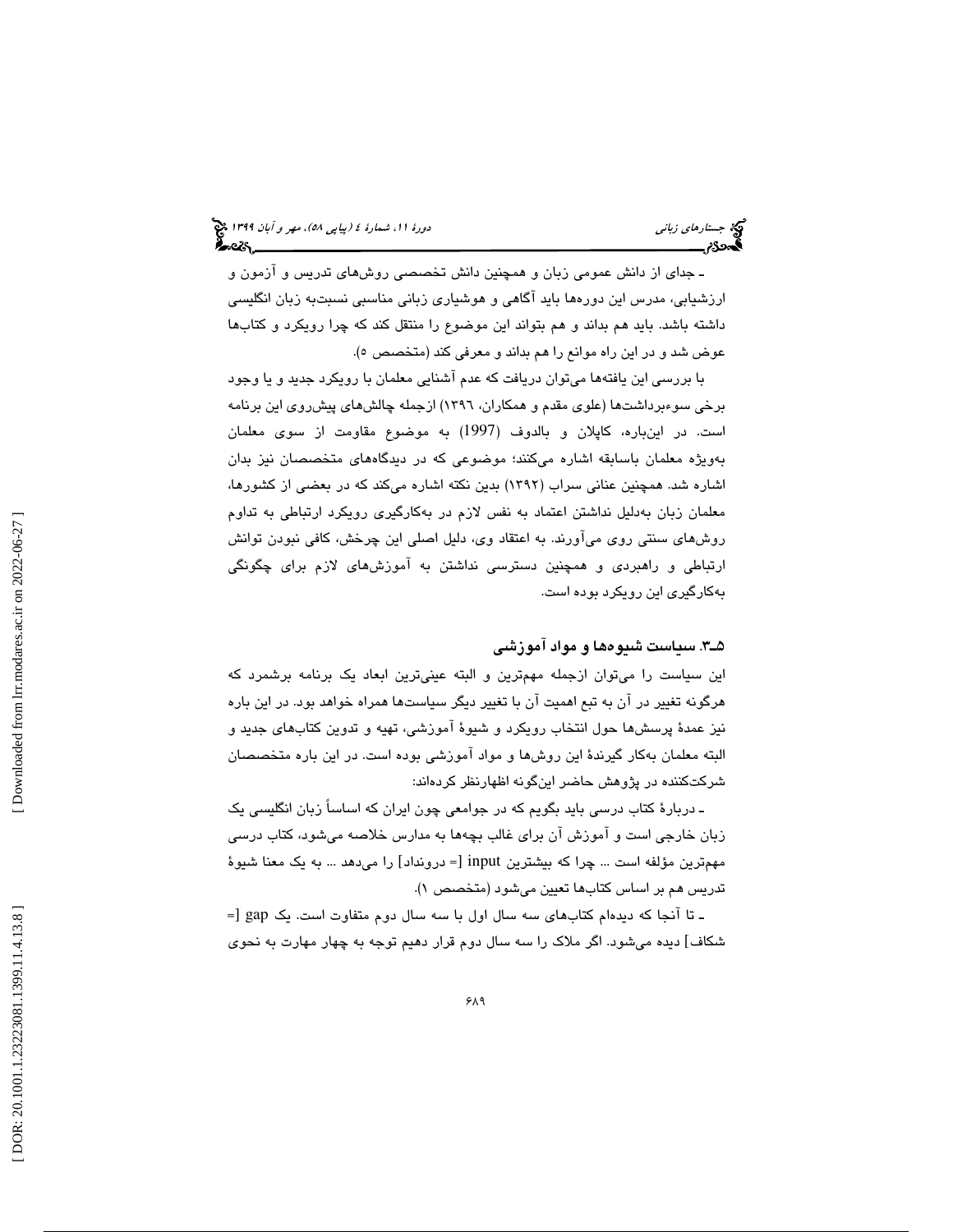حديث د*اوري و همكاران استخدام المركز و همكاران آسيبشناسي برنامه نوين آموزش...*<br>آسيبشناسي برنامه نوين آسيب المركز و المركز المركز و المركز و المركز المركز و المركز و المركز و المركز و المركز<br>آسيب المركز و المركز و المركز و

ديده شده است ... اما به هر حال انتخاب شيوة تدريس، به عواملي مثل سطح بچهها، سن بچه- ها، همگوني يا تفاوت در سطح كلاسها و اين موارد بستگي دارد (متخصص )3.

ـ ارزيابي اين كتابها بدون بررسي دقيق عملكرد معلمها و بازخورد بچهها نه ساده است و نه عملي ... حتماً نسبت به كتابهاي قبلي بهتر شده ... اما دربارة بار فرهنگي كتابها بايد دقت بيشتري ميشد ... در مواردي خيلي جانبدارانه است ... اما تنوع تمرينها خيلي خوب شده ... از لحاظ شكل و آب و رنگ هم با كتابهاي قبلي اصلاً قابل مقايسه نيست (متخصص )4.

ـ بهطور كل در مقايسه با قبل خب خيلي بهتر شده يك نوع تحول است، اما اين بهترشدن به معناي تأييد كامل نيست. نظراتي دارم كه البته به مؤلفان انتقال هم دادهام. از جنبههاي مثبت آن ميتوان به تنوع موضوعها، تصوير، تنوع تمرينها، كتاب كار و راهنماي معلم اشاره کرد. اما ضعف آن بهنظرم بهويژه در کتابهای آخرتعداد کم درسهاست مثلاً سه درس يا<br>چهار درس که خب درسها خيلي طولاني است. يک عيب ديگر هم غلظت فرهنگ بومي در آن-هاست (متخصص ٥).

اما دربارة ميزان همراهي معلمان و نيز نقش سابقه در اين خصوص شاهد ارائة چنين پاسخهايي هستيم:

ـ يك اتفاقي كه ميتوان متصور شد اينكه مثلاً معلمهاي باسابقه كه بعد از بيست سال تكرار و تدريس يك كتاب بخواهند يك دفعه تغيير فاز دهند خب مشكل است ... زماني درس خواندهاند كه اصلاً رويكردهاي جديد مطرح نبود ... به شيوة دستور ـ ترجمه درس دادهاند ... اين نسل با نسل جديد تفاوت دارد. تجربة بهتري در تدريس دارند، اما الزاماً مهارت بالاتري ندارند خب اين اتفاق حتماً در تدريس مؤثر است (متخصص )1.

ـ همانطور كه گفتم اجراي يك برنامة جديد، رويكرد جديد و اساساً كتاب جديد نيازمند معلمانی است كه اولاً منطق و ضرورت اين تغيير را بدانند و هم با ابعاد برنامه، نوع رويكرد،<br>ساختار و اهداف كتاب آشنا بلكه مسلط باشند. پس مثلاً با چند ساعت كلاس آموزشى نمى-توان اين مسائل را آموزش داد (متخصص )2.

ـ همراهي معلمها با شيوه و كتاب جديد ساده نيست، اما مهمتر از همه آنكه براي اين تغيير علاوه بر آموزش معلمها بايد مورد سنجش قرار بگيرند (متخصص )3.

اين يافتهها مبين آن است كه عملاً هيچ گونه مخالفتي از سوي متخصصان دربارة اين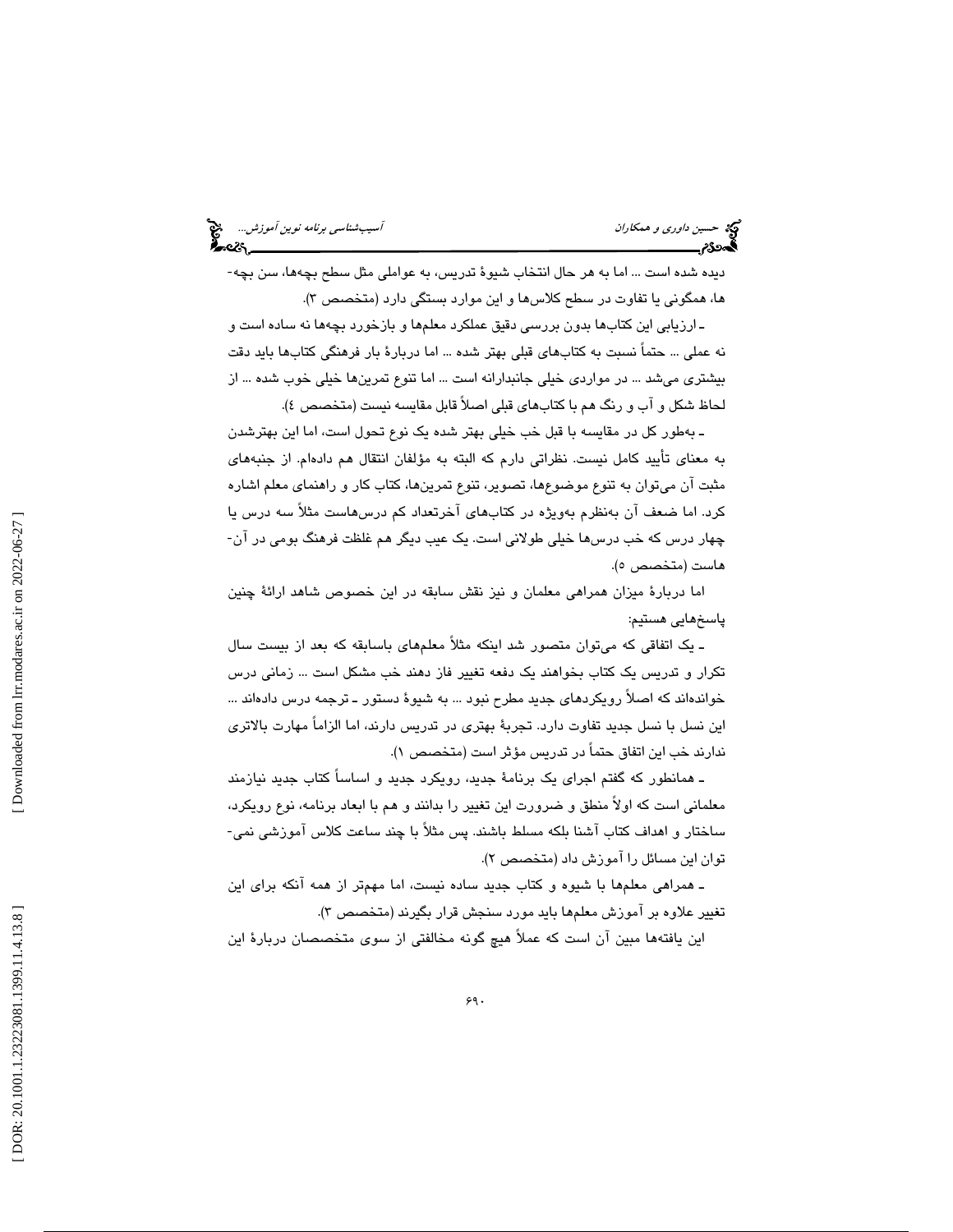رويكرد جديد وجود ندارد، بلكه ضمن تأكيد بر رويكردهاي سنتي در ايجاد توانايي ارتباطي زباني در زبانآموزان، بر اجتنابناپذير بودن اين تغيير تأكيد داشتهاند. از آنجا كه چنين تغييري بيش از پيش در كتابهاي درسي و شيوة آموزش آنها بازتاب دارد، توجه به انتخاب منابع مناسب آموزشي اهميت بسزايي دارد. در اين بين، ضرورت دارد تا در ارزيابي و نقد منابع، به موضوع اسناد بالادستي و مشخصاً رويكرد سند برنامة درسي نسبتبه بهرهگيري از مقولة فرهنگ و هويت ايراني ـ اسلامي توجه دقيق شود (داوري و همكاران، 1397). ازجمله امتيازات مطرحشده براي اين كتابها، وجود كتابهاي كمك درسي و راهنماي معلم است كه از منظر متخصصان تحولي در برنامة درسي است. عنانيسراب (1392) نيز توليد مواد آموزشي در برنامة جديد در شكل بستهاي آموزشي را كه در آن به نيازهاي معلمان و دانشآموزان توجه شده است، از نقاط قوت اين برنامة جديد برميشمارد. همچنين، اين نگاه مثبت به تغيير كتابهاي درسي با يافتههاي جانفشان (1397) همسو است.

#### 4ـ5 . سياست جامعه

اين سياست دربرگيرندة دو موضوع است: ابتدا نگرش بخشهاي مختلف جامعه به زبان انگليسي و دوم ميزان منابعي كه در خدمت آموزش اين زبان قرار داده ميشود. در اين باره پاسخها را ميتوان در دو بخش ارائه داد. درخصوص نگاه جامعه به اين زبان اين موارد قابلارائه است:

ـ هر تغييري در برنامة آموزشي بايد با تأييد جامعة هدف همراه باشد. اين جامعة هدف الزاماً دانشآموزان نيستند، بلكه معلمها و حتي والدين هم هستند. اول اينكه ديدگاه آنها نسبت به زبان چيست و دوم اينكه چه نظري دربارة اين تغيير دارند. خب هر دو اينها نياز به بررسي جامع و سراسري دارد (متخصص )1.

ـ نقش معلمها در خطدهي به نگاه جامعه و بهويژه دانشآموزان از همه مهمتر است. اگر معلم نگاه مثبتي نداشته باشد اين نگاه منفي را به بچهها منتقل ميكند (متخصص )2.

ــ این پرسش از دو منظر قابل بررسی است: نخست نگاه جامعهٔ ایران به زبان انگلیسی و<br>دوم نگاه افراد درگیر با آموزش زبان در مدرسه با این تغییر در برنامهٔ جدید ... بهنظر می-<br>رسد جامعه در حال گذار است؛ یعنی زبان انگلیسی به دلایلی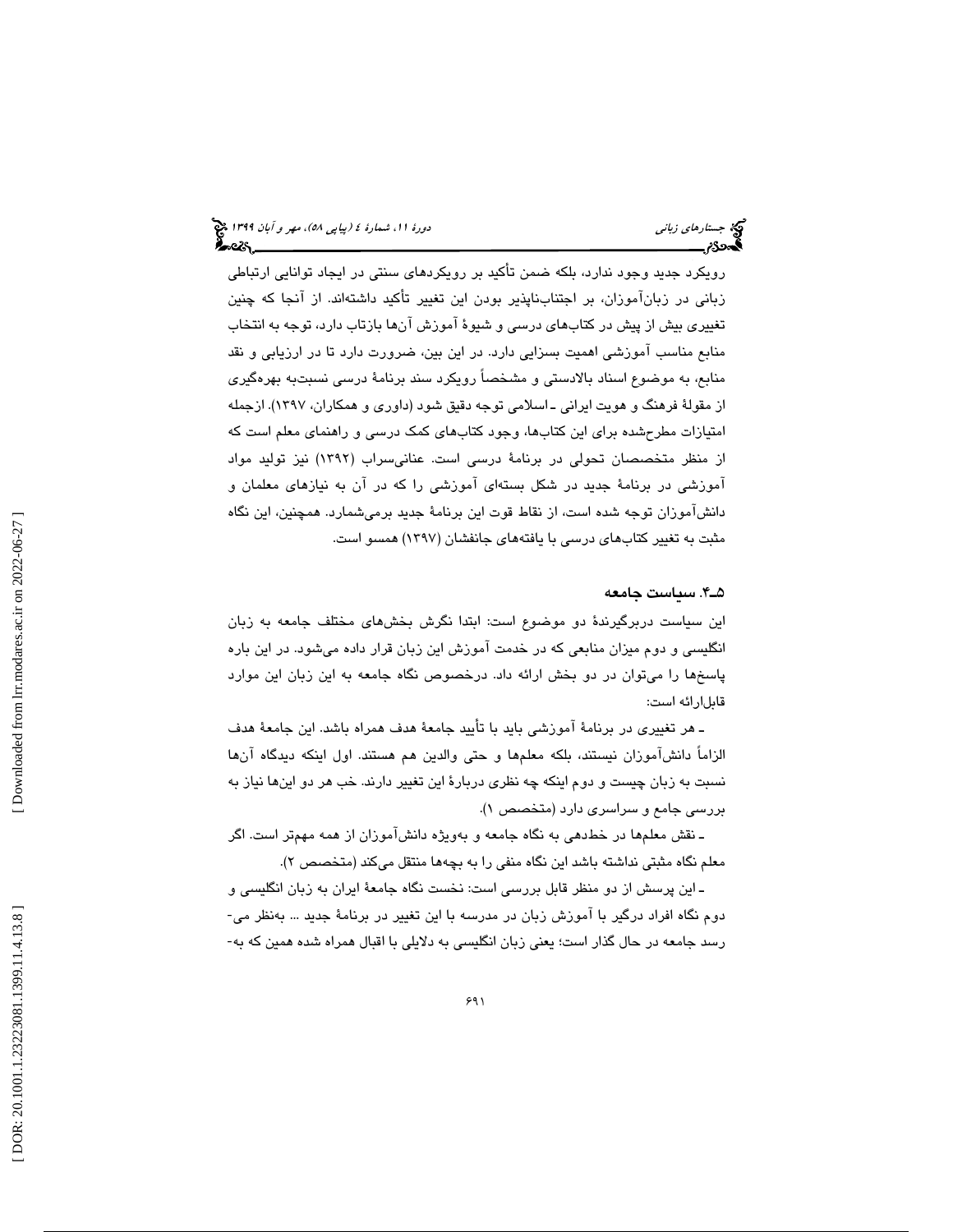حسين *داوري و همكاران آسيبشناسي برنامه نوين آموزش...*<br>آسيبشناس*ي برنامه نوين آموزش...*<br>**آسين دارن آسيب برنامه نوين آسيب برنامه نوين آسيب است... است الموارد التي تصريح الموارد التي تصريح الموارد التي** 

عنوان زبان تكنولوژي و پيشرفت و... شناخته ميشود، همه مؤثر است. اينكه نگاه جامعه به اين تغيير و برنامة جديد چيست، بررسي دقيق ميخواهد؛ همينطوري نميتوان نظر داد. البته اينكه نگاه به برنامة قبلي منفي بوده يك موضوع انكارنشدني است (متخصص )4.

ــ بايد قبول كنيم كه در همهٔ اين سالها در مقابل برنامهٔ البته ناكارآمد و پر از نقص<br>موجود، رقيبي است به نام بخش خصوصي كه خب بار اصلي آموزش زبان را به دوش مي-كشد كه البته آن هم مشكلات زيادي دارد. خب اين وجهة منفي براي نظام آموزش رسمي مدتهاست كه بوده ... اين برنامة جديد چون دولتي است و چون در همين آموزش و پرورش است چه بخواهد و چه نخواهد متأثر از اين نگاه است ... انتظار خود من اين بود كه اين برنامة جديد با تبليغ بيشتري ارائه مي شد (متخصص ٥).

اما درخصوص تخصيص منابع از سوي دولت براي آموزش اين زبان در برنامة جديد كه بهتبع نوع رويكرد با افزايش هزينهها از حيث آموزش مدرسان، تهية تجهيزات و... روبهروست، چنين پاسخهايي ارائه شد:

ـ شايد مقايسه هزينهاي را كه بخش خصوصي البته بخش خصوصي موفق در آموزش زبان ميكند بتوان با بخش دولتي مقايسه كرد تا ببينيم هزينه كردن يعني چه. نميتوان صرف تغيير كتاب اميدي به تغيير روند و نتيجة آن داشت. اين در حالي است كه در بسياري از مدارس ما امكانات اوليه حتي يك ضبط صوت و يا كامپيوتر نداريم (متخصص )2.

ـ كمي واقعبين باشيم. آموزش كاري هزينهبر است. وقتي اين همه مشكلات در مدارس داريم وقتي گفته ميشود كه يك سوم مدارس كشور در معرض خطر ريزش است يا امكانات اولية گرمايشي را ندارد حتماً كه هزينه كردن براي آموزش نميتواند در اولويت باشد (متخصص ٢).

ـ براي اجراي برنامة آموزش زبان بايد هزينه كرد. اما شواهد كه اينگونه نشان نميدهد. در برنامهريزي، تهية كتاب و اين موارد بايد مشاوره گرفت، كار تخصصي كرد، نيازسنجي كرد ... بعد هم در اجراى برنامه بايد براى مدارس تجهيزات تهيه كرد ... با كلاس سى و چهل<br>نفره كه نمىتوان مثلاً مكالمه كار كرد ... بعد هم هزاران معلم را بايد مرتب آموزش داد ... اين-ها يعني هزينه ... (متخصص )4.

يافتههاي حاصل از اين بخش بيانگر آن است كه بهدليل ناكامي نظام سنتي آموزش زبان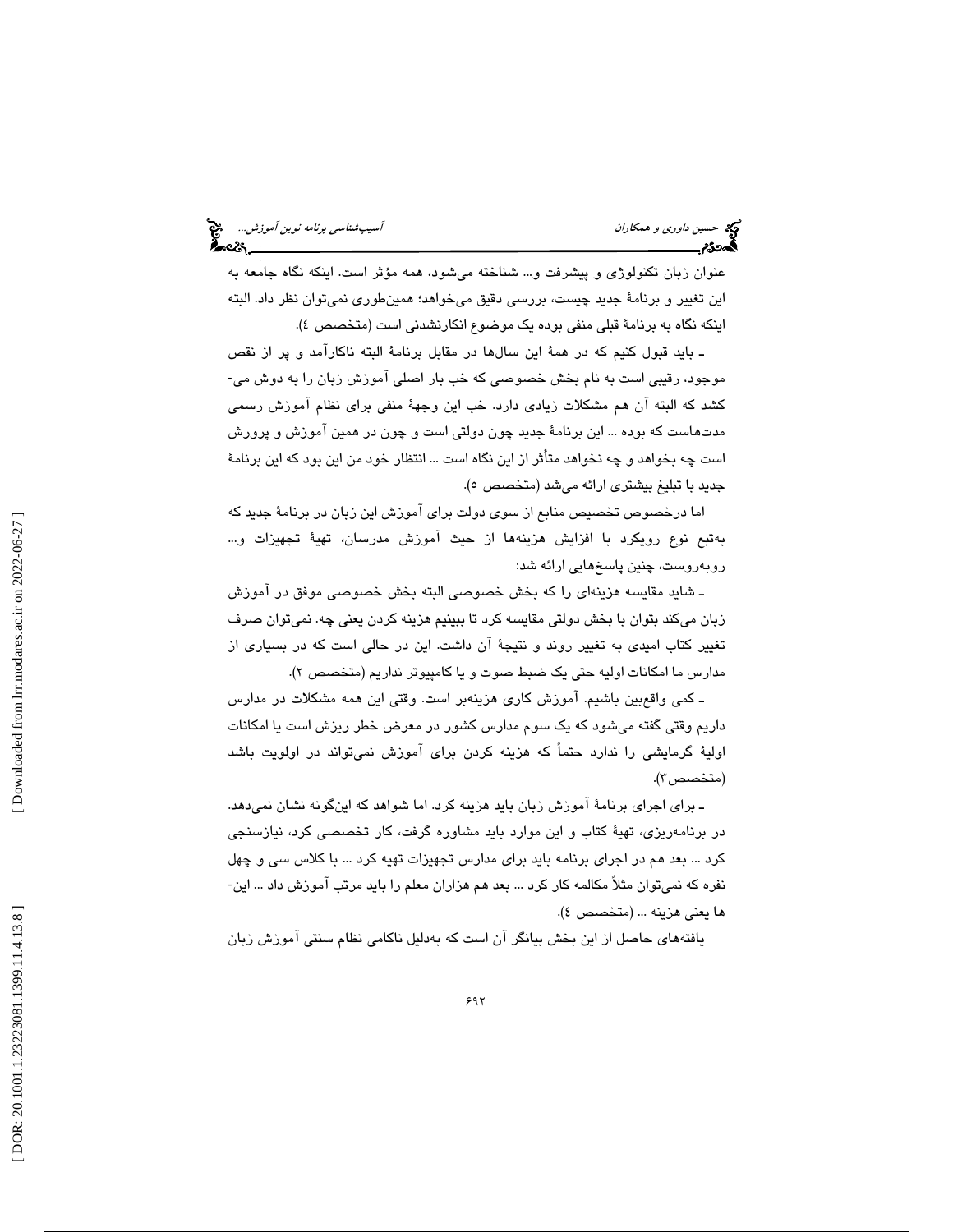در سالهاي پيش از يك سو و موفقيت نسبي بخش خصوصي در آموزش زبان، شاهد نگاه منفي جامعه و مشخصاً دانشآموزان و والدين و حتي معلمان به نظام آموزش رسمي بودهايم كه اين امر حامل دشواريهايي براي برنامة جديد بوده است. همچنين شواهد مبين آن است كه برنامة جديد از حيث منابع مالي و تهية امكانات لازم با كاستيهايي روبهروست كه كمتوجهي بدان ميتواند اين برنامه را نيز با نگاه نامساعد جامعه همراه سازد. كاپلان و بالدوف (1997) ضمن تأكيد بر هزينهبر بودن آموزش زبان در هر نظام آموزشياي، يكي از عوامل ناكامي برنامههاي آموزشي در جوامع مختلف را كمبود امكانات و تأمين هزينههاي لازم براي اجراي مناسب برنامة آموزشي معرفي ميكنند.

#### -5 5 . سياست ارزيابي و ارزشيابي

آخرين سياست دربرگيرندة دو مرحله است. همانگونه كه اشاره شد، مراد از ارزيابي، سنجش ميزان موفقيت فراگيران و مراد از ارزشيابي، سنجش ميزان تحقق اهداف برنامه است.

ـ طبيعي است كه بايد سنجش يا ارزيابي برنامه متناسب با رويكرد و نيز مطالب ارائهشده باشد. يكي ارزيابي در طول سال تحصيلي و يكي ارزيابي پاياني در هرسال. از همه مهمتر ارزيابي در پايان دوره كه در ايران طبيعتاً كنكور خواهد بود. نميشود مثلاً هر چهار مهارت را آموزش داد، اما در آزمون پاياني هر سال يا از همه مهمتر در كنكور همانند سابق گرامر و واژه و درك مطلب را امتحان گرفت (متخصص )1.

ـ بايد بررسي شود كه اولاً در هر سال تحصيلي آيا متناسب با مهارتهاي ارائهشده در كتابها امتحانات نيز همان موراد را دربر ميگيرد و يا نه؟ مثلاً آيا واقعاً مهارت شنيداري بچهها سنجیده میشود یا نه؟ آیا مهارت نوشتن فقط تدریس میشود و یا آزمون هم گرفته<br>میشود؟ اما جدای از این موارد مسئلهٔ کنکور است. آیا در کنکور همهٔ مهارتها هست؟ به-راستي آيا امكانات براي سنجش چنين مهارتهايي وجود دارد؟ (متخصص )3.

ـ يكي از وظايف آموزش و پرورش اين است كه جداي از نظارت بر نحوة آموزش كتاب- ها در مدارس، بر امتحانات و نحوة طراحي سؤالات در سراسر كشور نظارت كند. نميتوان مثلاً كتاب را به شكل قديم تدريس كرد و بعد انتظار آزمون به سبك جديد را داشت و يا كتاب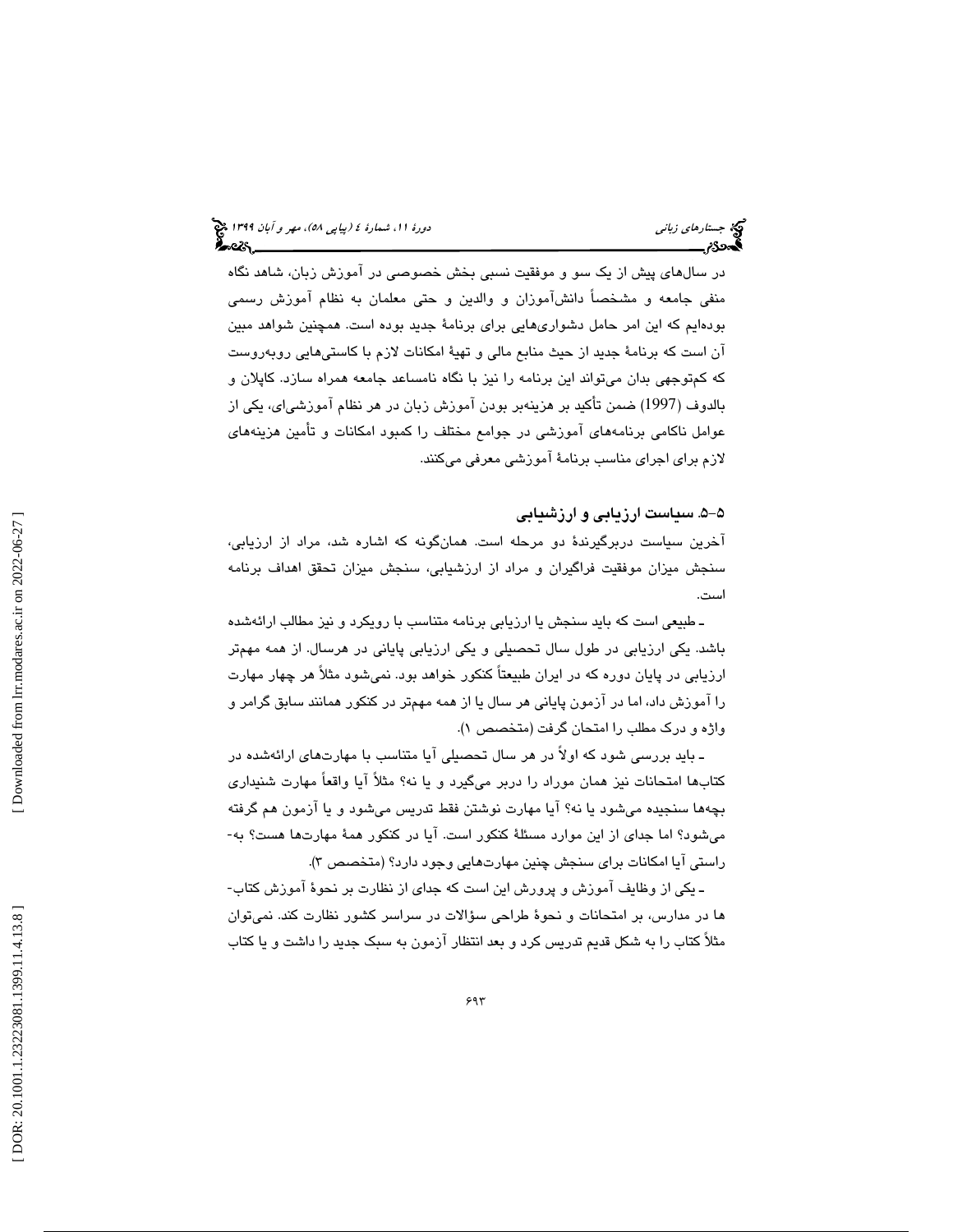را در قالب رويكرد ارتباطي تدريس كرد، اما امتحان به سبك قديم باشد. اما از همه مهمتر كنكور است. اگر كنكور بخواهد به سبك و سياق قديم باشد، همة برنامه تحت تأثير قرار مي- گيرد (متخصص ٥).

اما دربارة ارزشيابي كل دوره ديدگاههاي قابل تأمل مطرح شد. متخصصان ضمن توجه به اهميت ارزشيابي اين دوره به ذكر نكتههايي از اين قبيل پرداختند:

ـ اما ارزيابي كل دوره هنوز زود است، اما اين بدين معنا نيست كه ارزيابي هر مقطع و يا يك دوره غافل ماند. به نظرم يكي از راههاي تطبيق آنچه كه برنامه تا به حال رسيده با اهداف از پيش تعيينشده است. مثلاً آيا بچهها توان مكالمه در حد پيشبينيشده را دارند و يا مثلاً به پاراگرافنويسي رسيدهاند؟ (متخصص )1.

ـ مسلماً براي يك تغيير هدفهايي مدنظر بوده است. مثلاً گفته شده كه در پايان دوره دانشآموزان بايد اين تواناييها را داشته باشند. حال بايد اين پرسش طرح شود كه تا كجا به اين اهداف دست پيدا كردهايم؟ (متخصص )3.

ـ يكي از مواردي كه ميتوان ميزان تحقق اهداف برنامهها را سنجيد اين است كه ببينيم اين افراد بعد از ورود به دانشگاه و يا بازار كار چه تواناييهايي دارند ... يك حالت ديگر هم اين است كه تواناييهاي اينها با مثلاً افرادي كه در مؤسسات خصوصي زبان ياد گرفتهاند، چه تفاوتهايي دارند (متخصص )4.

ـ ارزيابي كل دوره صرفاً نبايد به عملكرد دانشآموزها خلاصه شود، بلكه بايد همة افراد دخيل و يا ذينفع مورد نظرسنجي قرار گيرند. هم نقاط مثبت را ديد و هم ضعفها را. الان ميتوان تا حدودي اين دوره را ارزيابي كرد، اما نياز به زمان بيشتري دارد تا ببينيم خروجي ها چطورند (متخصص ٥).

يافتههاي حاصل از اين نظرات بيانگر آن است كه يكي از چالشهاي اساسي در برنامة جديد همانا امتحانمحوري در نظام آموزش و پرورش است؛ موضوعي كه به استناد عناني سراب (١٣٩٢) باعث ميشود آموزشها تحت تأثير امتحانات سراسري و آزمون ورودي دانشگاهها كه عمدتاً به جنبة ارتباطي زبان هم مربوط نميشود، قرار گيرند. به اعتقاد وي، شواهد نشان مي- دهد كه امتحانمحوري در شكل كنوني توجهات را از آموزشهاي ارتباطي به يادگيري جنبههاي دانشي زبان و مهارتهاي موفقيت در آزمون جلب ميكند. از منظري ديگر، متخصصان حاضر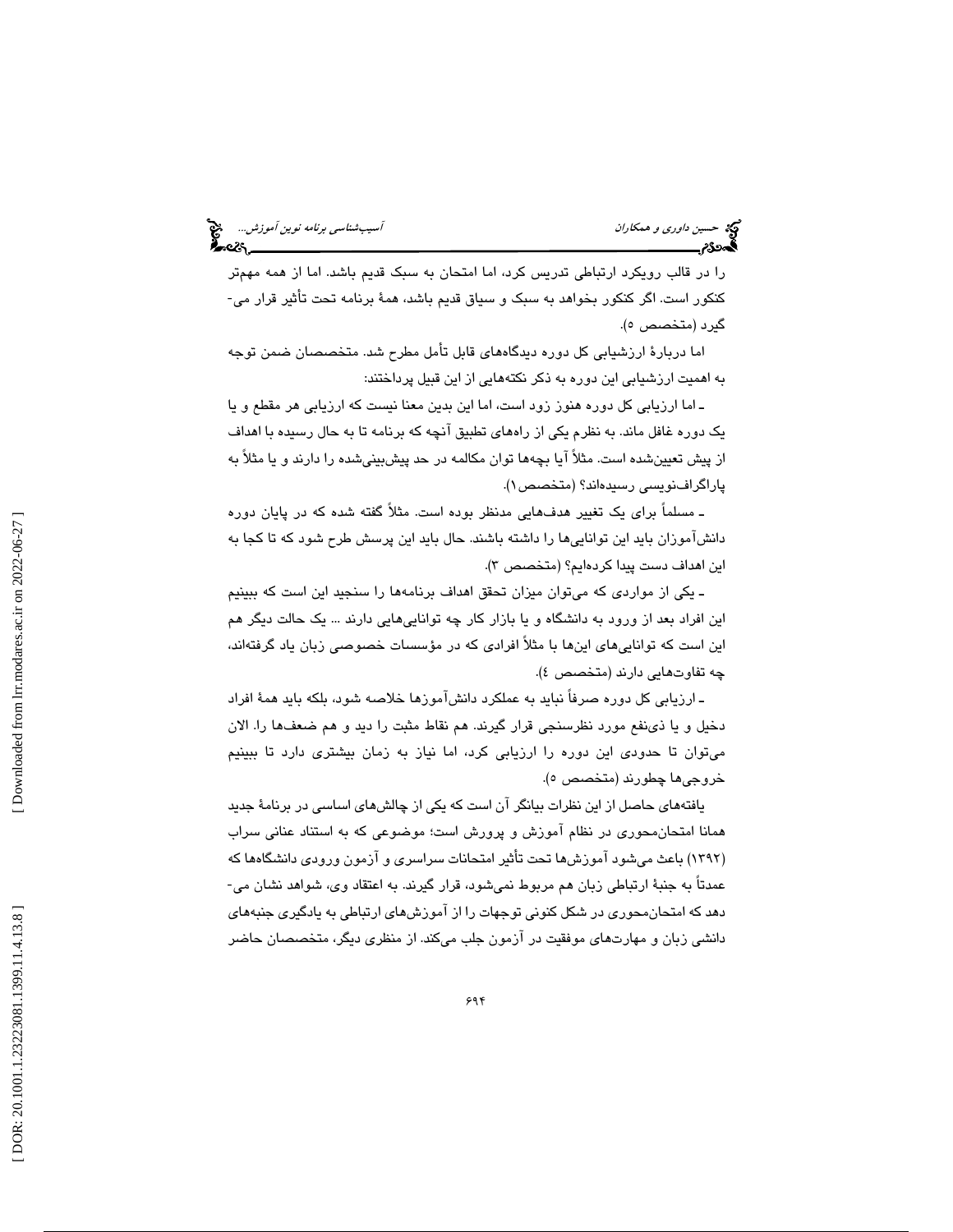ضمن تأكيد بر ارزيابي جامع برنامه در خلال دوره و نيز پايان اجراي يك دوره، بر ضرورت توجه متوليان و برنامهريزان آموزشي به اين امر مهم تأكيد داشتند.

#### . نتيجه 6

همانگونه كه اشاره شد به دلايلي چند و از همه مهمتر، ناكارآمدي نظام سنتي آموزش زبان (Borjian, 2013; Davavri & Aghagolzadeh, 2015; Farhady et al., 2010) انگليسي تغيير برنامة آموزش اين زبان در نظام آموزش و پرورش و بهرهگيري از رويكرد ارتباطي بهمنزلة رويكرد جايگزين ضرورتي اجتنابناپذير بوده است. زمينة اجراي اين برنامه نيز با عملياتي شدن برنامة درسي ملي بهمنزلة سندي بالادستي در خلال سالهاي 1392 تا 1397 تحقق يافته است. با توجه به اهميت و نيز ضرورت ارزيابي هرگونه برنامة درسي و بررسي ميزان دستيابي به اهداف و نيز شناخت نقاط ضعف و قوت آن، در اين مقاله اين ارزيابي به شكل كيفي و در چارچوب رويكرد سياست و برنامهريزي آموزشي انجام پذيرفت. البته در انجام اين پژوهش محدوديتهايي وجود داشته است، از آن جمله سه نفر از متخصصان مسلط بر برنامه از شركت در مصاحبه امتناع ورزيدند. همچنين دو نفر از افراد شركتكننده با وجود اطلاع از برنامة قديم و جديد، بهدليل ارتباط ناكافي وزارت آموزش و پرورش با نظام آموزش عالي، با اكراه در مصاحبه شركت كردند. به علاوه امكان بررسي موضوع و لحاظ كردن ديدگاههاي ذينفعان دخيل در برنامه، نيازمند امكانات و زمان بيشتري بوده است. با لحاظ كردن اين محدوديتها، درمجموع، نتايج پژوهش حاضر بهطور خلاصه در اين موارد قابل طبقهبندي است:

الف) از منظر سياست اول در الگوي كاپلان و بالدوف (1997) يعني سياست برنامة درسي، به عقيدة متخصصان اولاً كاهش يك سال از دورة آموزش و نيز كاهش ساعات درسي در برخي مقاطع نهتنها به كاهش ميزان آموزش اين دروس انجاميده، بلكه اساسا با روح رويكرد ارتباطي كه نيازمند افزايش درونداد و مشاركت بيشتر فراگيران در جريان يادگيري است، در تعارض است. وجود كلاسهاي پرجمعيت نيز آفتي براي اين برنامة جديد است. آقاگلزاده و داوري (2017) نيز صريحاً متذكر اين كاستي در برنامة جديد شدهاند.

ب) درخصوص سياست دوم يعني سياست نيروي انساني، متخصصان ضمن تأكيد بر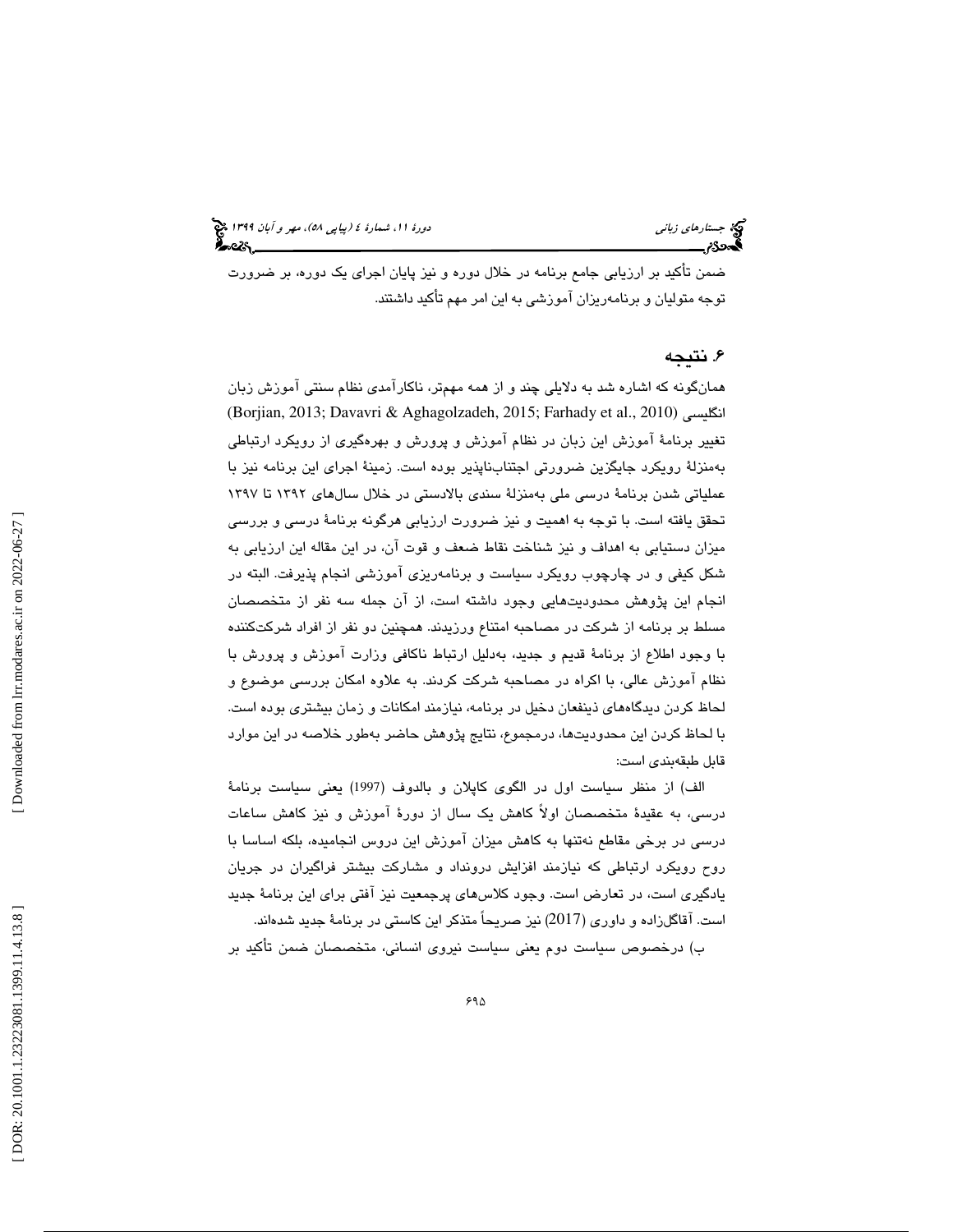جايگاه معلمان در برنامة جديد به وجود تفاوتها بين معلمان اين درس و معلمان درسهاي ديگر اذعان داشتند. تعيين معيارهايي در انتخاب، گزينش و تربيت معلمان زبان انگليسي ازجمله موضوعات مورد تأكيد آنها بوده است. همچنين، با توجه به وجود تفاوتهايي در سطح تواناييها و نيز نگرشهاي معلمان نسبتبه آموزش زبان و نيز برنامة جديد، تدارك دورههاي پيش از خدمت و ضمن خدمت در راستاي تقويت مهارت زباني، مهارتهاي حرفهاي و نيز هوشياري زباني تأكيد شد. همچنين، آگاهي معلمان از دلايل و چرايي تغيير برنامه و تبيين اهداف آن، موضوع مهمي است كه برنامهريزان و متوليان نبايد نسبت بدان كوتاهي كنند.

ج) درخصوص سياست سوم يعني سياست شيوهها و مواد آموزشي، متخصصان ضمن استقبال از اين تغيير برنامه، كليت رويكرد انتخابي، شيوههاي آموزشي و كتابهاي درسي نونگاشت را تأييد كردند. از نظر آنها، با توجه به اهميت كتابهاي درسي در نظام آموزش و پرورش در ايران، بر فراهم آمدن زمينة تدريس مناسب آنها از حيث نيل به اهداف برنامه تأكيد شد. ويرايش و روزآمد كردن كتابها، توجه به ديدگاههاي منتقدان و صاحبنظران خبره و توجه به بازخوردهاي معلمان و دانشآموزان از ديگر موضوعاتي است كه متخصصان ابراز كردند.

د) درخصوص سياست چهارم يعني سياست جامعه، بازسازي نگرش جامعه به آموزش زبان در نظام رسمي و فراهم كردن هزينههاي لازم براي آموزش مناسب دو دغدغة متخصصان بود. هزينهبر بودن آموزش زبان موضوعي است كه از منظر متخصصان مورد كمتوجهي آموزش و پرورش واقع شده است. همچنين، آگاهيبخشي به جامعة هدف يعني دانشآموزان، والدين و بهويژه معلمان دربارة اهداف و ويژگيهاي برنامه جديد ميتواند به بهبود وجه آسيبديدهٔ نظام آموزش زبان كمک کند.

ه) درخصوص سياست پنجم يعني سياست ارزيابي و ارزشيابي نيز نگاه غالب نگاهي انتقادي به برنامه بود كه البته در نظام معيوب امتحانمحوري ريشه دارد. در كنار ضرورت بهبود آزمونها در هر مقطع و مطابقت با كتابها، موضوع كنكور بزرگترين مانع بر سر اجراي درست برنامه برشمرده شد؛ موضوعي كه بر ارزشيابي كل دوره تأثير ميگذارد. به باور اين دسته از متخصصان، يكي از وظايف وزارت آموزش و پرورش در اين مرحله يعني با اتمام دورة ششسالة برنامة جديد، ارزشيابي آن از منظرهاي مختلف در راستاي بهبود و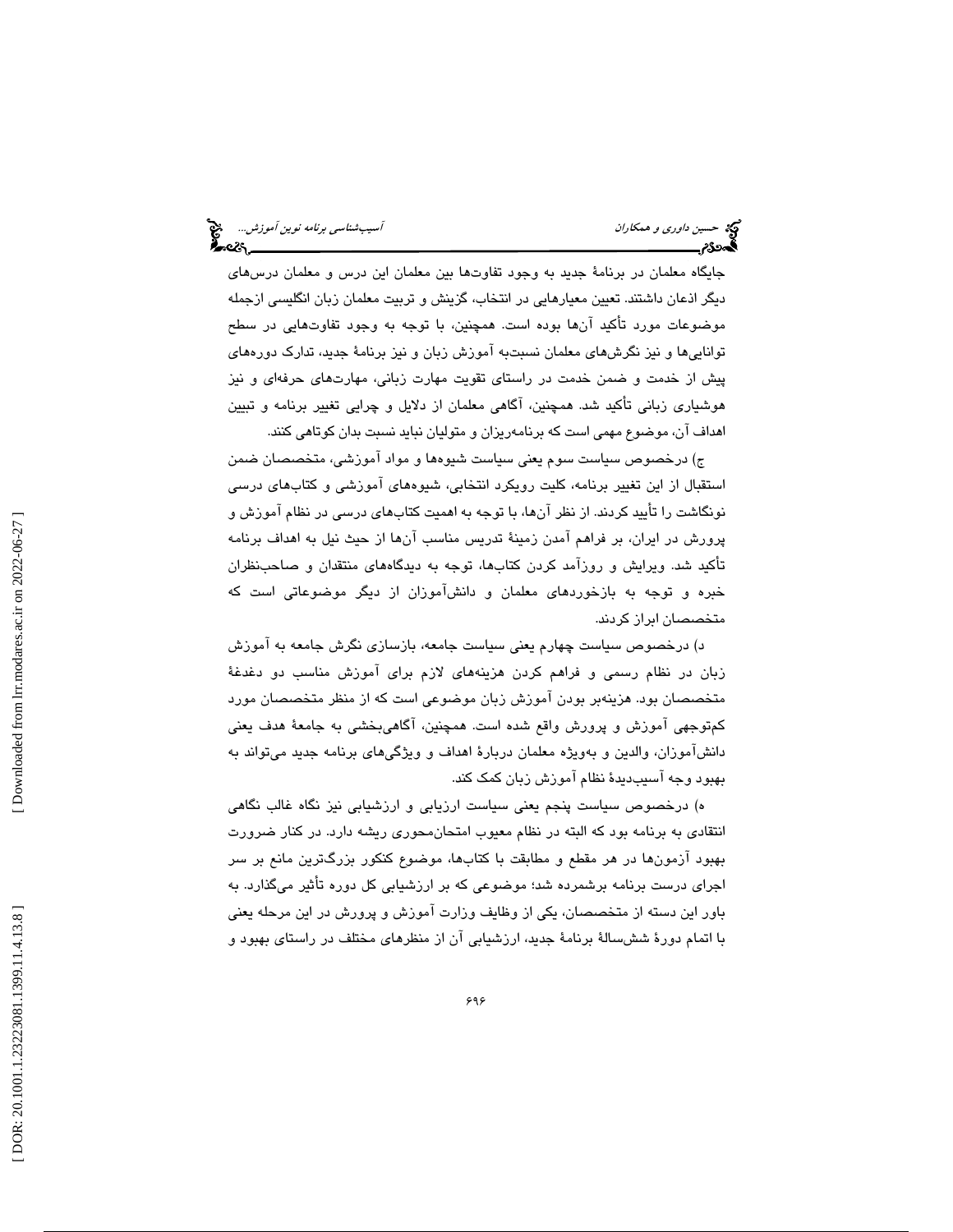## (پياپي 58)، مهر و آبان 1399 جستارهاي زباني دورة ،11 شمارة 4

برطرف كردن كاستيهاي آن است.

اما در كنار محورهاي مورد بررسي در اين پژوهش، بهنظر ميرسد كه اين تغيير برنامه حامل چالشهايي ديگر و البته مرتبط با سياستهاي پنجگانة مورد بررسي است كه در اين بخش پيشنهادهايي در راستاي كاستن از ابعاد و تأثيرگذاريهاي آن به اجمال ارائه شده است:

الف) يافتههاي علويمقدم و همكاران (1396) بيانگر وجود نوعي سوءبرداشت در بين معلمان دربارة رويكرد ارتباطي و ابعاد و اهداف آن است. با توجه به تحولات اين رويكرد و وجود جهتگيريهاي متفاوت درخصوص آن، ضروري است تا رويكرد انتخابشده در اين برنامه كه موسوم به رويكرد ارتباطي فعال و خودباورانه است، به خوبي براي جامعة هدف و در رأس آن معلمان تعريف و تبيين شود. با توجه به نقش پررنگ معلمان در اين برنامة درسي، توجه ويژه متوليان به اين بعد بيش از پيش اهميت مييابد. تقويت ارتباط بين وزارت آموزش و پرورش با متخصصان دانشگاهي فعال در حوزه آموزش زبان انگليسي در سراسر كشور و نيز برگزاري دورههاي مستمر ضمن خدمت ميتواند تا حد قابلتوجهي اين كاستي را برطرف كند.

ب) با توجه به وقت كم درنظرگرفته شده در اين برنامه و وجود محدوديتهايي ساختاري درخصوص رفع اين كاستي، پيشنهاد ميشود كه با تقويت بعد دانشآموزمحوري در اين برنامه كه ميتواند در قالب ارائة تمارين و تكاليف مرتبط درسي در خارج از كلاس دنبال شود، فرصت مناسبي براي يادگيري خارج از كلاس درس فراهم آورد. همچنين با برنامهريزي و بهرهگيري از عنصر رسانه و مشخصاً صدا و سيما و در رأس آن شبكة آموزش، ميتوان بخشي از بار آموزش اين برنامة جديد را بهسهولت، با هزينة كمتر و با بهرهگيري از مدرسان مجرب به اين سمت هدايت كرد.

ج) اين تغيير برنامه زمينهساز اجرا و انتشار حجم روبه گسترشي از پژوهشها در قالب مقاله و پاياننامه شده است؛ موضوعي كه خود بيانگر اهميت اين برنامه براي جامعه علمي بوده است. پيشنهاد ميشود وزارت آموزش و پرورش سازوكاري را فراهم آورد تا اين گونه پژوهشها رصد شود و در راستاي ارزشيابي اين برنامه مورد توجه و استفاده قرار گيرد.

د) در پژوهش حاضر، همانگونه كه اشاره شد، با بهرهگيري از رويكردي خاص و دعوت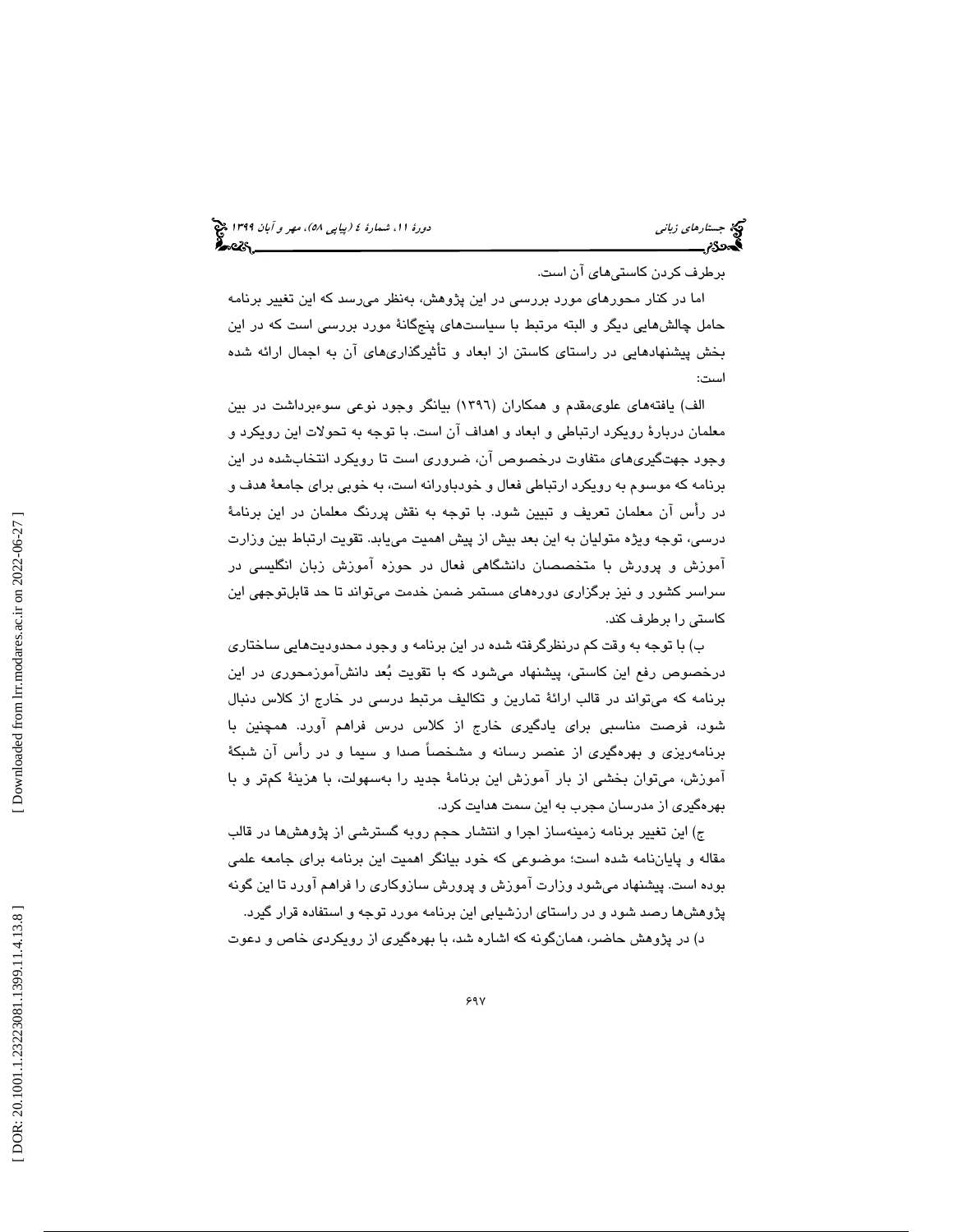از شماري از متخصصان برنامة درسي، به آسيبشناسي اين برنامه پرداخته شد. از اين رو، پيشنهاد ميشود تا در پژوهشهاي آتي نهتنها از رويكردها و چارچوبهاي ديگر ارزيابي برنامة آموزشي بهره گرفته شود، بلكه ديدگاهها، نگرش، تجارب، مشاهدات و بازخوردهاي معلمان، والدين، دانشآموزان و ... بهعنوان افراد ذينفع در برنامه مورد كنكاش قرار گيرد. شايسته است تا از ديگر شيوههاي ارزشيابي برنامة آموزشي در چارچوب الگوي سياست و برنامهريزي آموزشي همچون شيوههاي كمي و كتابخانهاي نيز در آسيبشناسي اين برنامة نوين استفاده شود.

. پينوشت ها 7

- 1. English language teaching (ELT)
- 2. Farhady et al.
- 3. Borjian
- 4. Aghagolzadeh & Davari
- 5. Language-in-education policy and planning
- 6. Kaplan & Baldauf
- 7. Language policy and planning (LPP)
- 8. Acquisition planning
- 9. Shohamy
- 10. Language-in-education planning
- 11. Mother language
- 12. Foreign language
- 13. Global language
- 14. Hidden policy
- 15. TOEFL
- 16. IELTS
- 17. Kiany et al.
- 18. Hayati & Mashhadi
- 19. Atai & Mazlum
- 20. Mirhosseini & Khodakarami
- 21. English for Academic Purposes (EAP)
- 22. Iranmehr et al.
- 23. Language-in-education planning
- 24. Policy
- 25. Curriculum policy
- 26. Personnel policy
- 27. Pre-service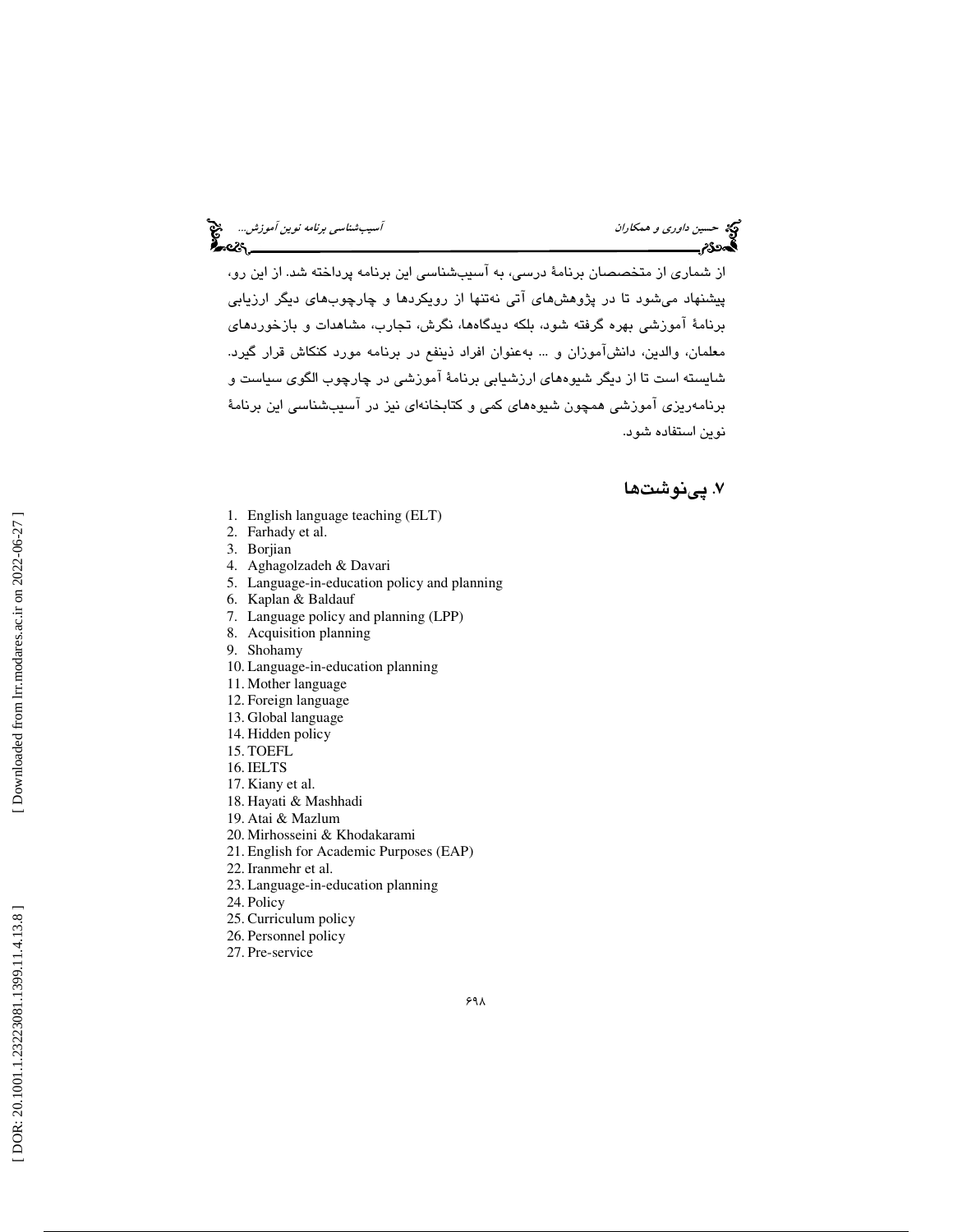(پياپي 58)، مهر و آبان 1399 جستارهاي زباني دورة ،11 شمارة 4

28. In-service

- 29. Methods and materials policy
- 30. Community policy
- 31. Evaluation policy
- 32. Micro-evaluation
- 33. Macro-evaluation
- 34. Brown
- 35. Formative evaluation
- 36. Summative evaluation
- 37. Outside experts
- 38. Participatory model
- 39. Stakeholders 40. Field research
- 41. Desk research
- 
- 42. During the program evaluation
- 43. After the program evaluation
- 44. Quantitative evaluation 45. Qualitative evaluation
- 46. Process evaluation
- 47. Product evaluation
- 48. Qualitative
- 49. Face-to-face interview
- 50. Convenience sampling
- 51. Semi-structured
- 52. English as a Foreign Language (EFL)

#### . منابع 8

- آقاگلزاده، ف،. و داوري، ح. (1393). جهانيشدن و گسترش زبان انگليسي: ضرورتها و الزامات بهرهگيري از رويكرد انتقادي در مواجهه با زبان انگليسي در ايران. راهبرد فرهنگ، 7(٧)، ١٧٩-٢٠٣.
- ) بر جانفشان، ك. (1397). ارزيابي كتاب انگليسي پاية اول متوسطه، دورة دوم (ويژن 1 اساس چکالیست از دیدگاه دبیران انگلیسی شهر کرمانشاه. ج*ستارهای زبانی، ه(٤٧)*، . 239 -197
- داوري، ح،. خيرآبادي، ر،. و علويمقدم، س.ب. (1397). بازنمايي هويت ملي در كتابهاي •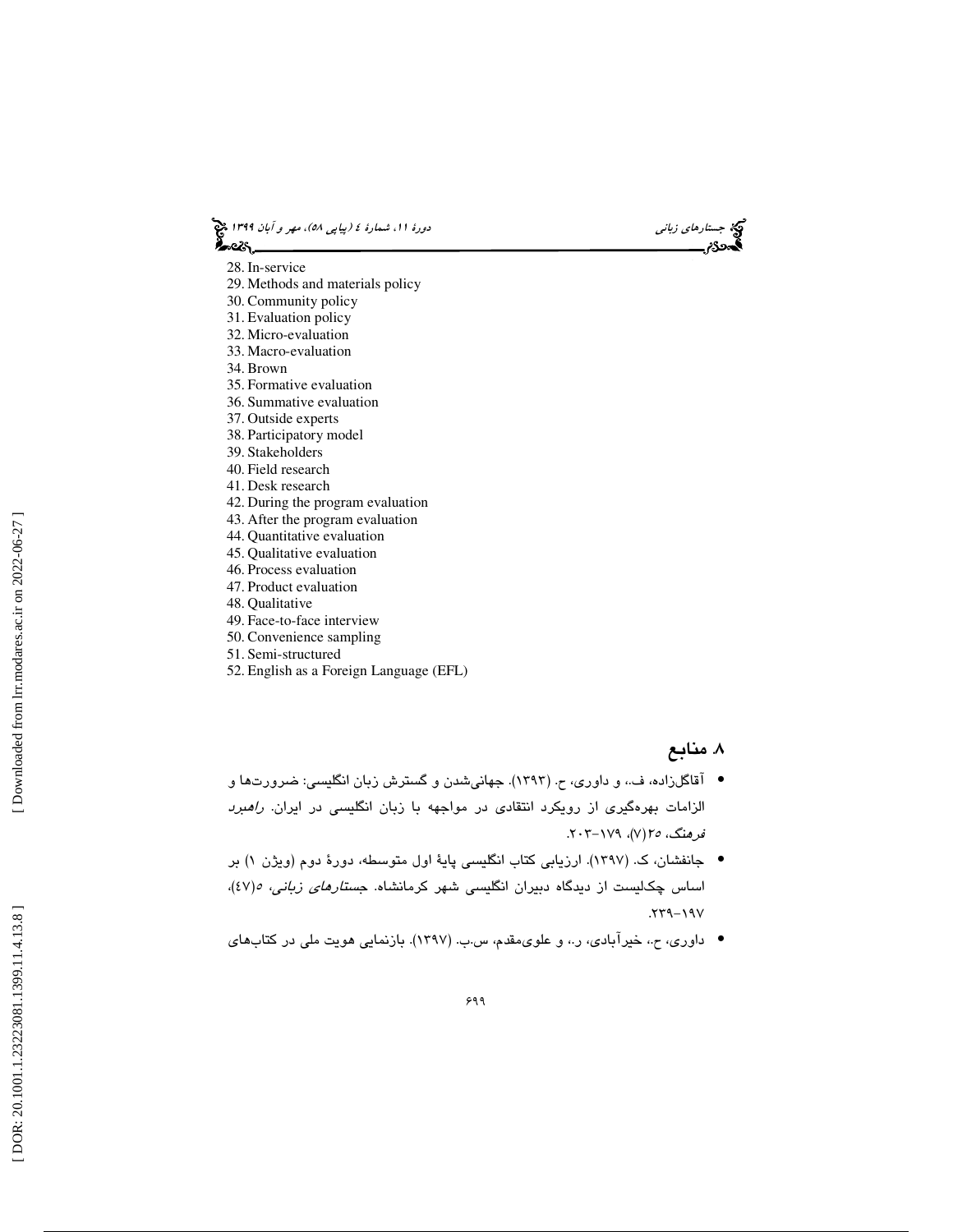# حديث د*اوري و همكاران آسيبشناسي برنامه نوين آموزش...*<br>آسيب شناسي برنامه نوين آموزش...<br>**آسيدرد: آسيب المر**د العربي المرد العربي المرد العربي المرد العربي المرد العربي المرد العربي المرد العربي المرد

نوانتشاريافتهٔ زبان انگليسي در نظام آموزش رسمي كشور. *مطالعات ملي، ۷۵*، ۸۵–۹۸. سودمند افشار، ح،. رنجبر، ن،. يوسفي، م،. و افشار، ن. ( 1397). ارزيابي و نقد كتابهاي •

- درسی زبان انگلیسی پراسپکت و ویژن ۱ از منظر توانش ارتباطی بینافرهنگی و فرافرهنگي. *مطالعات اندازهگيري و ارزشيابي آموزشي، ۲۱ (* ۱/ )، ۱۰۷-۱۳۹.
- طاهرخاني، ر،. افضليمير، س.ا،. مالمير، ا،. مسلسل، آ،. و منتظري، ز. (1397). نقد و بررسي كتاب جديد زبان انگليسي پايهٔ دهم: بررسي در سطح ملي. *پژوهشنامه انتقادي* متون و برنامههاي علوم انساني، ٧/ ٥٠)، ٧٧-٩١.
- عطايي، م.ر،. ايرانمهر، ا،. و بابايي، ع. (1396). ارزيابي انتقادي دورههاي زبان انگليسي براي اهداف دانشگاهي در ايران: تحليل محتوايي اسناد زباني و ديدگاههاي متخصصان و برنامهريزان. جستارهاي زباني، 6(8 )، -161 189 .
- علويمقدم، س.ب،. و خيرآبادي، ر. (1392). سياستهاي آموزش زبانهاي خارجي در برنامهٔ درسی ملی جمهوری اسلامی ایران. *رشد آموزش زبان، ۱۰۷-* ۱۶-۱۲.
- علويمقدم، س.ب، داوري، ح،. و خيرآبادي، ر. (1396). سنجش كيفي برداشت معلمان زبان از آموزش دستور در رويكرد ارتباطي و جايگاه اين مقوله در كتابهاي نوتاليف زبان انگليسي. پژو*هش هاي زبان شناختي در زبان هاي خارجي، ۷ (۲)، ۶۹۷-*۶۶۱.
- عناني سراب، م. (1392). همگام با برنامة درسي جديد آموزش زبان انگليسي. رشد آموزش زبان، ۱۰۸، ۱۲-۱۵.

#### **References:**

- Aghagolzadeh, F., & Davari, H. (2017). English Education in Iran: From Ambivalent Policies to Paradoxical Practices. In *English Language Education Policy in the Middle East and North Africa* (pp. 47-62). Springer.
- Aghagolzadeh, F., & Davari, H. (2014). Globalization and spread of English language: necessities and requirements of adopting a critical approach to English language in Iran. *Culture Strategy*. *7*(25).Pp: 179-203. [In Persian].
- Alavi-Moghaddam, S.B., & Kheirabadi, R. (2013). Foreign language teaching policies in the national curriculum of the Islamic Republic of Iran. *Roshd*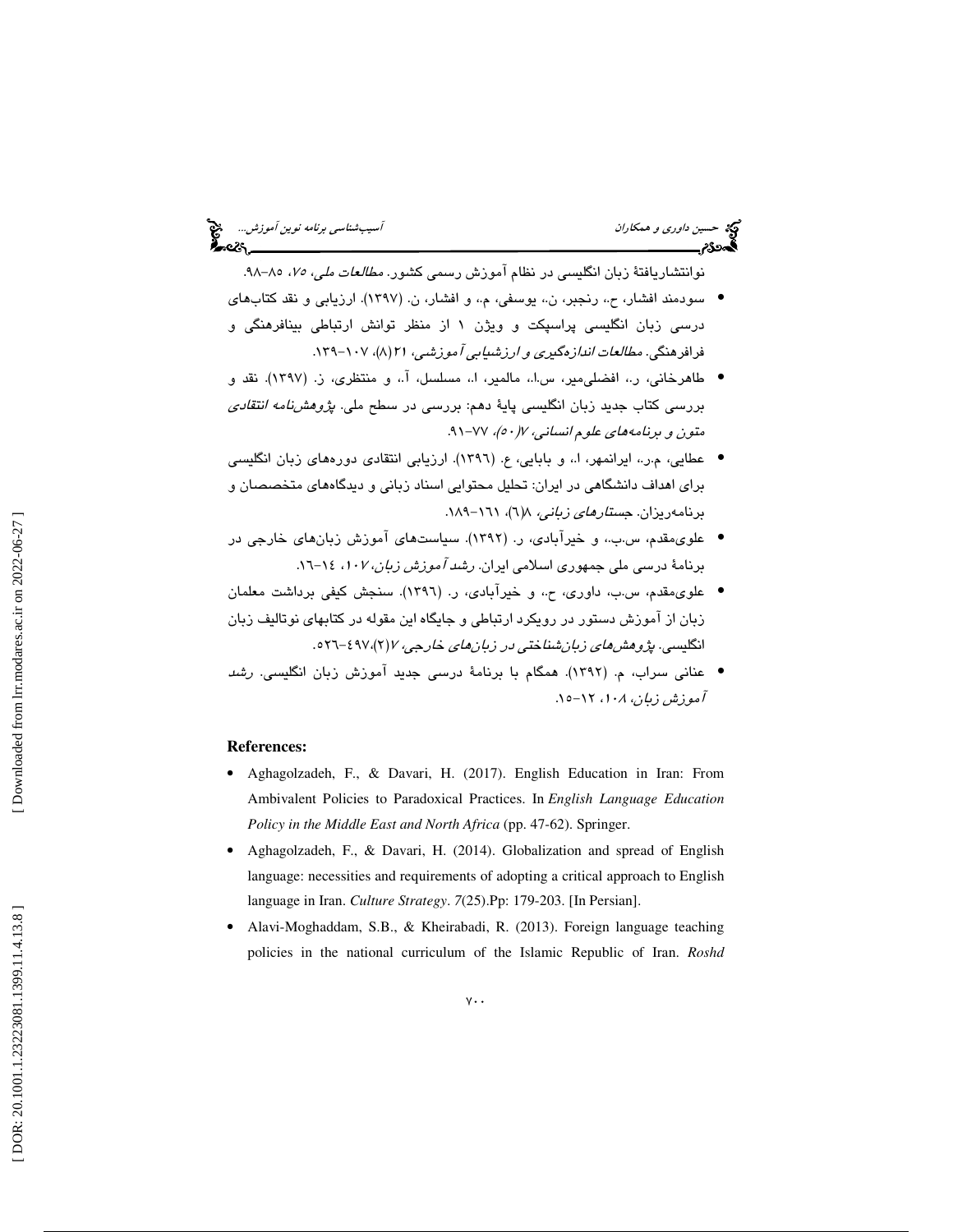# (پياپي 58)، مهر و آبان 1399 جستارهاي زباني دورة ،11 شمارة 4

*Language Teaching*, *107*.Pp: 14-16. [In Persian].

- Alavi-Moghaddam, S.B., Davari, H., & Kheirabadi, R., (2018). A qualitative survey of English language teachers' perception of grammar in communicative language teaching and its reflection in the Newly-developed high school English coursebooks. *Foreign Language Research Journal*, *7* (2).Pp: 526-497. [In Persian].
- Anani-Sarab, M.R. (2012). Along with the new English language training curriculum. *Roshd Language Teaching*, *108*.Pp: 2-3. [In Persian].
- Atai, M.R., & Mazlum, F. (2013). English language teaching curriculum in Iran: planning and practice. *The Curriculum Journal*, *24* (3).Pp: 389-411.
- Atai, M.R., Iranmehr, A., & Babaii, E. (2018). A critical evaluation of EAP programs in Iran: Document analysis and authorities/Policy-makers' perspectives. *Language Related Research*, *8*(6).Pp: 161-189. [In Persian].
- Baldauf Jr, R.B. (2008). Rearticulating the Case for Micro Language Planning in a Language Ecology Context. In A. Liddicoat & R.B. Baldauf Jr. (Eds.), *Language Planning and Policy: Language Planning in Local Contexts* (pp. 18- 41). Oxford, UK: Multilingual Matters.
- Borjian, M. (2013). *English in Post-Revolutionary Iran*. Bristol: Multilingual Matters.
- Brown, J.D. (1995). Language Program Evaluation: Decisions, Problems and Solutions. In W. Grabe et al. (eds) *Annual Review of Applied Linguistics*, 15 (pp. 227-48). New York: Cambridge University Press.
- Davari, H., & Aghagolzadeh, F. (2015). To teach or not to teach? Still an open question for the Iranian education system. *English Language Teaching in the Islamic Republic of Iran: Innovations, trends and challenges*, (pp.13-18), British Council.
- Davari, H., Kheirabadi, R., & Alavi-Moghaddam, S.B. (2018). Representation of national identity in newly-published English language textbooks in the education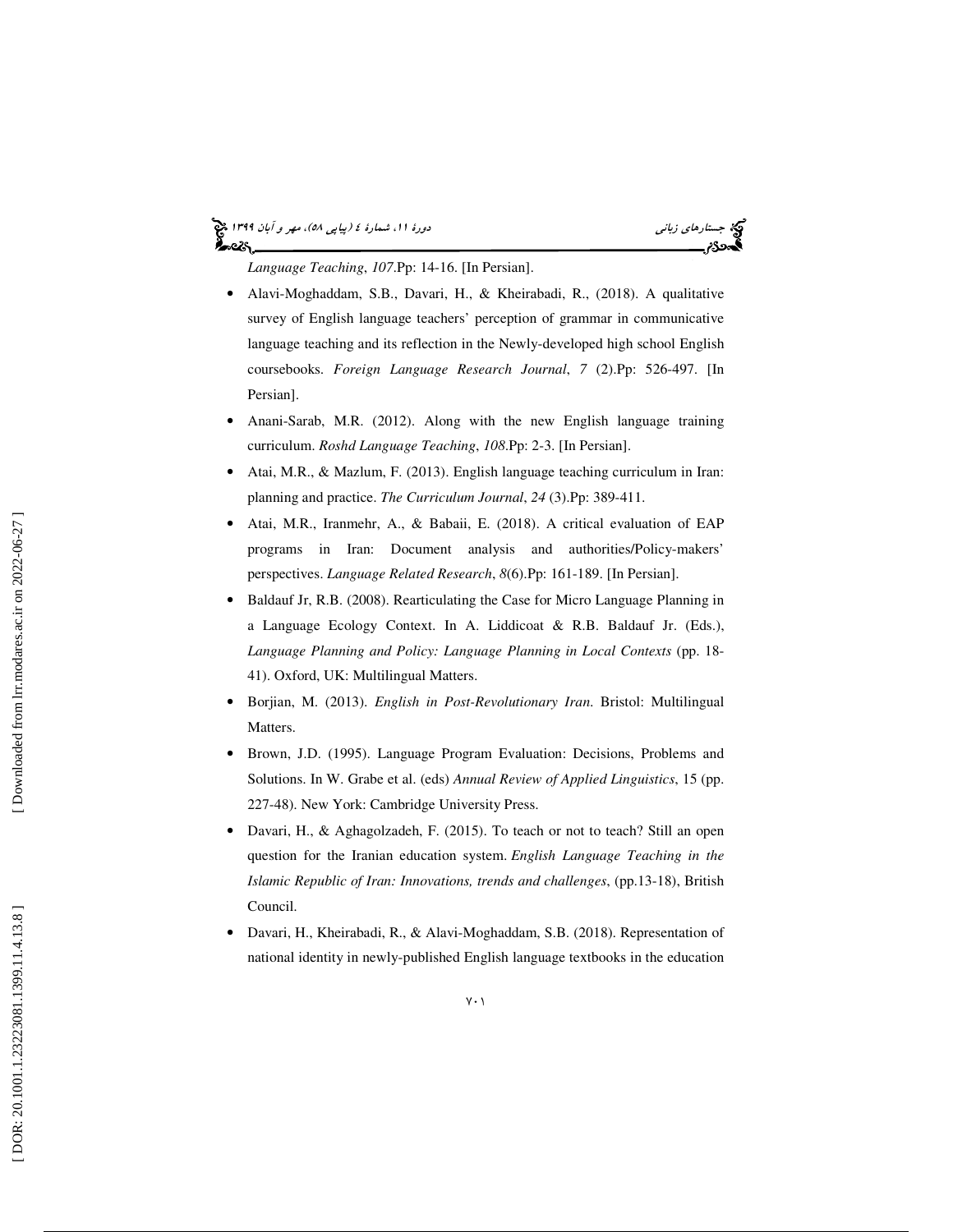# حکة حسين *داوري و همكاران* آسيبشناس*ي برنامه نوين آموزش...*<br>گ**حدد؟**م



system of Iran. *National Studies*, *75*.Pp: 85-98. [In Persian].

- Dörnyei, Z. (2007). *Research Methods in Applied Linguistics: Quantitative, Qualitative, and Mixed Methodologies*. Oxford: Oxford University Press.
- Farhady, H., Sajadi-Hezaveh, F., & Hedayati, H. (2010). Reflections on foreign language education in Iran. *TESL-EJ, 13* (4). Retrieved October 10, 2018, from http://www.tesl-ej.org
- Hayati A.M., & Mashhadi, A. (2010). Language planning and language-ineducation policy in Iran. *Language Problems and Language Planning*, *34*.Pp: 24-42.
- Iranmehr, A., Atai, M.R., & Babaii, E. (2018). Evaluation of EAP programs in Iran: Document analysis and expert perspectives, *Applied Research on English Language*, *7*(2).Pp: 139-162.
- Janfeshan, K. (2018). Investigating Iranian new senior high school book (Vision 1) based on book evaluation checklist from Kermanshah EFL teachers' perspective. *Language Related Research*. *47*.Pp: 239-197. [In Persian].
- Kaplan, R.B., & Baldauf Jr, R.B. (1997). *Language planning from practice to theory*. (Vol. 108) Multilingual Matters.
- Kaplan, R.B., & Baldauf Jr, R.B. (2005). Language-in-Education Policy and Planning. In E. Hinkel (Ed.) *Handbook of Research in Second Language Teaching and Learning* (pp. 1013-1034). Mahwah, NJ: Lawrence Erlbaum Associates.
- Kiany, G. R., Mirhosseini, S. A., & Navidinia, H. (2010). Foreign language education policies in Iran: Pivotal Macro Considerations*. Journal of English Language Teaching and Learning*. *53*(222).Pp: 49-70.
- Mirhosseini, S.A., & Khodakarami, S. (2016). Aspects of 'English language education 'policies in Iran: 'Our own beliefs' or 'out of who you are'?. *Journal of Multicultural Discourses*, *11*(3).Pp: 283-299.
- Shohamy, E. (2006). *Language policy: Hidden agendas and new approaches*.